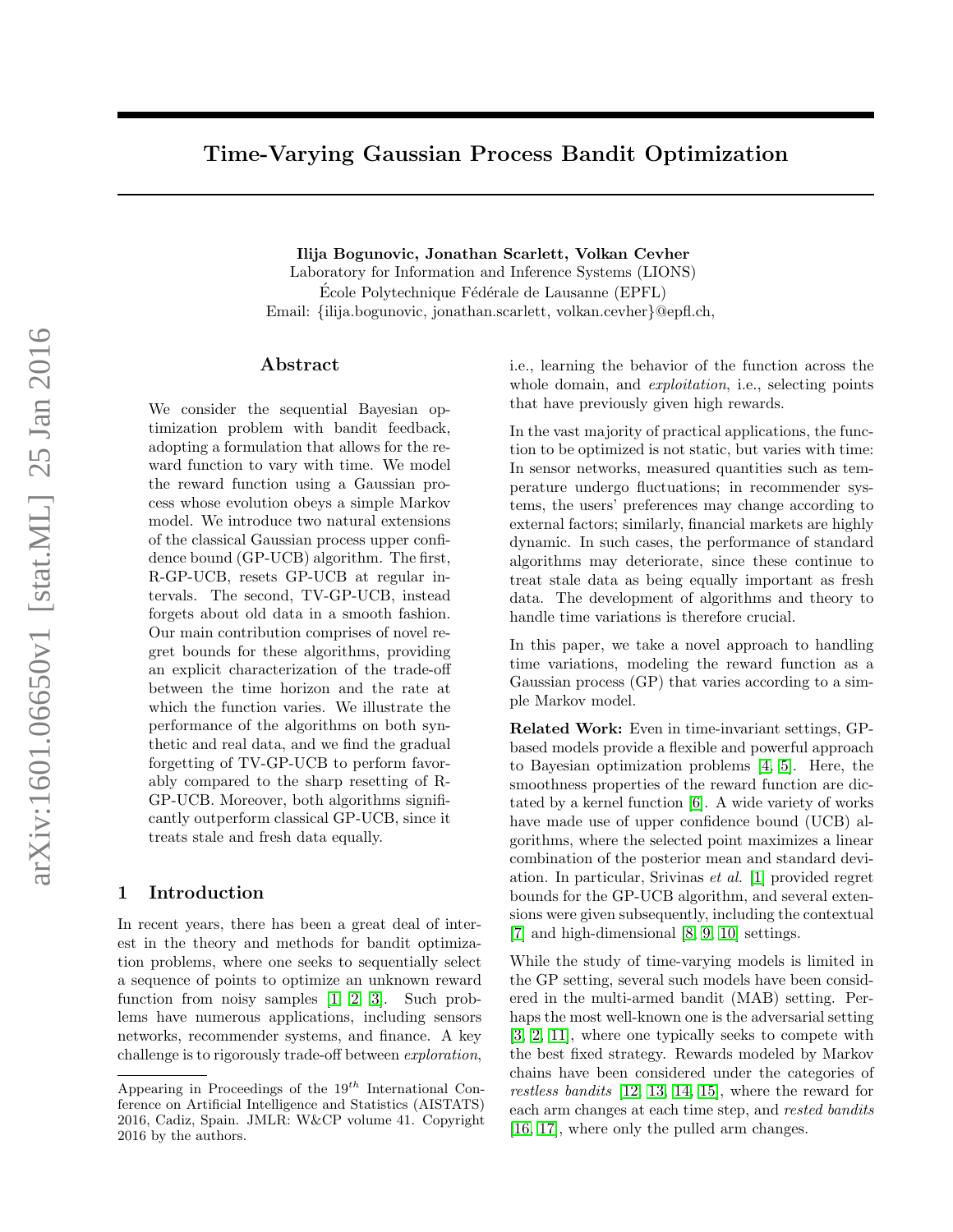Two further related works are those of Slivkins and Upfal [\[15\]](#page-8-14), who studied a MAB problem with varying rewards based on Brownian motion, and Besbes et al.[\[18\]](#page-8-17), who considered a general MAB setting with time-varying rewards subject to a total budget in the amount of change allowed. Both [\[15\]](#page-8-14) and [\[18\]](#page-8-17) demonstrate the need for a forgetting-remembering trade-off arising from the fact that using the information from more samples may decrease the variance of the function estimates, while older information may be stale and hence misleading. Both papers present strategies in which the algorithm is reset at regular intervals in order to discard stale data. This is shown to be optimal in the worst case for the function class considered in [\[18\]](#page-8-17), whereas in [\[15\]](#page-8-14) it is shown that simple resetting strategies can be suboptimal in more specific scenarios, and alternative approaches are presented.

In contrast to GP-based settings such as ours, the setups of [\[15\]](#page-8-14) and [\[18\]](#page-8-17) consider finite action spaces, and assume independence between the rewards associated with different arms. Thus, observing the reward of one arm does not reveal any information about the other ones, and the algorithms are designed to exploit temporal correlations, but not spatial correlations.

Contributions: We introduce two algorithms for addressing the fundamental trade-offs inherent in the problem formulation: (i) trading off exploration with exploitation; (ii) differentiating between stale and fresh data in the presence of time variations; (iii) exploiting spatial and temporal correlations present in the reward function. Our main results present regret bounds, first for general kernels and then for the squared-exponential and Mátern kernels, that explicitly characterize the trade-off between the time horizon and the rate at which the function varies. Their proofs require novel techniques to handle difficulties arising from the time variations, such as the maximum function value and its location changing drastically throughout the duration of the time horizon. Moreover, we provide an algorithm-independent lower bound on the cumulative regret. Finally, we demonstrate the utility of our model and algorithms on both synthetic and real-world data

# 2 Problem Statement

We seek to sequentially optimize an unknown reward function  $f_t$  over a compact, convex subset  $D \subset \mathbb{R}^{d}$ . At time t, we can interact with  $f_t$  only by querying at some point  $x_t \in D$ , after which we observe a noisy observation  $y_t = f_t(x_t) + z_t$ , where  $z_t \sim \mathcal{N}(0, \sigma^2)$ . We

assume that the noise realizations at different time instants are independent. The goal is to maximize the reward via a suitable trade-off between exploration and exploitation. This problem is ill-posed for arbitrary reward functions even in the time-invariant setting, and it is thus necessary to introduce suitable smoothness assumptions. We take the approach of [\[1\]](#page-8-0), and model the reward function as a sample from a Gaussian process, where its smoothness is dictated by the choice of kernel function.

Model for the Reward Functions: Let  $k : D \times D \rightarrow$  $\mathbb{R}_+$  be a kernel function, and let  $\mathcal{GP}(\mu, k)$  be a Gaus-sian process [\[6\]](#page-8-5) with mean  $\mu \in \mathbb{R}^d$  and kernel k. As in [\[1\]](#page-8-0), we assume bounded variance:  $\forall x \in D, k(x, x) \leq 1$ . Two common kernels are squared exponential (SE) and Matérn, defined as

$$
k_{\text{SE}}(x, x') = \exp\left(-\frac{\|x - x'\|^2}{2l^2}\right) \tag{1}
$$

$$
k_{\text{Matérn}}(x, x') = \frac{2^{1-\nu}}{\Gamma(\nu)} \left(\frac{\sqrt{2\nu} \|x - x'\|}{l}\right)^{\nu} \times B_{\nu} \left(\frac{\sqrt{2\nu} \|x - x'\|}{l}\right), \tag{2}
$$

where  $l > 0$  and  $\nu > 0$  are hyperparameters, and  $B_{\nu}$ denotes the modified Bessel function.

Letting  $g_1, g_2, \ldots$  be independent random functions on D with  $g_i \sim \mathcal{GP}(0, k)$ , the reward functions are modeled as follows:

<span id="page-1-2"></span><span id="page-1-1"></span>
$$
f_1(x) = g_1(x) \tag{3}
$$

$$
f_{t+1}(x) = \sqrt{1 - \epsilon} f_t(x) + \sqrt{\epsilon} g_{t+1}(x) \quad \forall t \ge 2, \quad (4)
$$

where  $\epsilon \in [0, 1]$  quantifies how much the function changes after every time step. If  $\epsilon = 0$  then we recover the standard time-invariant model [\[1\]](#page-8-0), whereas if  $\epsilon = 1$  then the reward functions are independent between time steps. Importantly, for any choice of  $\epsilon$  we have for all t that  $f_t \sim \mathcal{GP}(0, k)$ . See Figure [1](#page-2-0) for an illustration.

From a practical perspective, this model has the desirable property of only having one additional hyperparameter  $\epsilon$  compared to the standard GP model, thus facilitating the learning process. It serves as a suitable model for reward functions that vary at a steady rate, though we will see numerically in Section [5](#page-5-0) that the resulting algorithms are also effective more generally.

As noted in regression studies in [\[19,](#page-8-18) [20\]](#page-8-19), our model is equivalent to a spatiotemporal kernel model with temporal kernel  $(1 - \epsilon)^{|t_1 - t_2|/2}$ . We expect our techniques to apply similarly to other temporal kernels, particularly stationary kernel functions that depend only on the time difference  $|t_1-t_2|$ , but we focus on  $(3)-(4)$  $(3)-(4)$  for

<span id="page-1-0"></span><sup>&</sup>lt;sup>1</sup>Finite domains were also handled in the time-invariant setting [\[1\]](#page-8-0), and all of our upper bounds have counterparts for such scenarios that are in fact simpler to obtain compared to the compact case.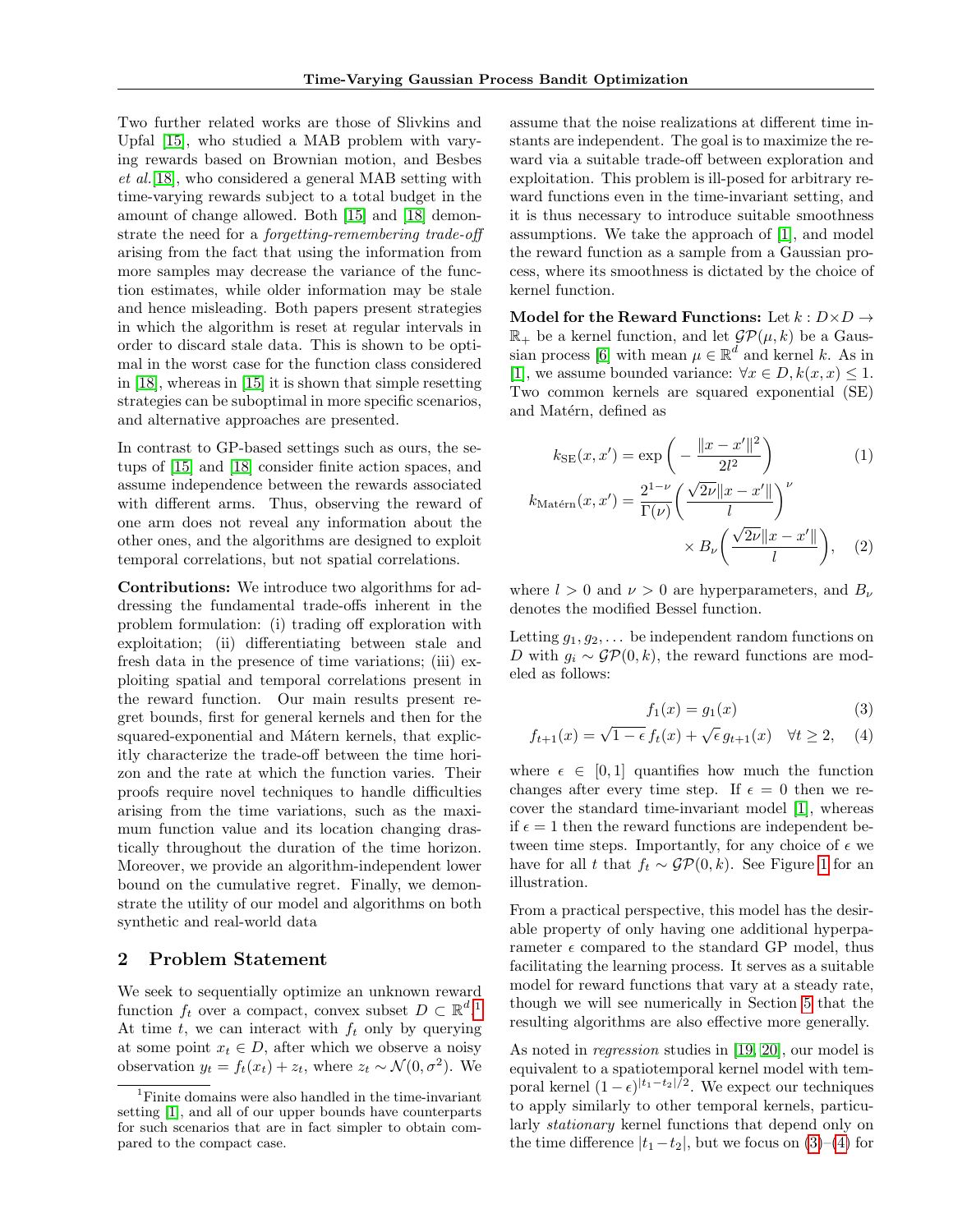<span id="page-2-0"></span>

Figure 1: Two examples of GP functions when  $\epsilon = 0.01$ : (Left) Squared exponential kernel  $(l = 0.2)$ ; (Right) Matérn kernel ( $l = 0.2$ ,  $\nu = 1.5$ ). Note that the location of the maximum changes significantly at distant times.

concreteness. Spatiotemporal kernels can also be considered in the contextual bandit setting [\[7\]](#page-8-6), but to our knowledge, no regret bounds have been given that explicitly characterize the dependence on the function's rate of variation, as is done in our main result.

**Regret:** Let  $x_t^*$  denote a maximizer of  $f_t$  at time  $t$ , i.e.,  $x_t^* = \arg \max_x f_t(x)$ , and suppose that our choice at time t is  $x_t$ . Then the *instantaneous regret* we incur at time t is  $r_t = f_t(x_t^*) - f_t(x_t)$ . We are interested in minimizing the cumulative regret  $R_T = \sum_{t=1}^T r_t$ .

These definitions naturally coincide with those for the time-invariant setting when  $\epsilon = 0$ . Note that we do not aim to merely compete with fixed strategies, but instead to track the maximum of  $f_t$  for all t. In our setting, a notion of regret based on competing with a fixed strategy would typically lead to a negative cumulative regret. In other words, all fixed strategies perform poorly.

In time-invariant scenarios, as well as several timevarying scenarios, algorithms are typically designed to achieve sublinear regret. In our setting, we will show that for fixed  $\epsilon$ , the cumulative regret  $R_T$  must in fact be  $\Omega(T)$  (*cf.*, Theorem [4.1\)](#page-4-0). Intuitively, this is because if the function changes significantly at each time step, one cannot expect to track its maximum to arbitrary precision. However, we emphasize that what is really of interest is the *joint* dependence of  $R_T$  on T and  $\epsilon$ , and we thus seek regret bounds of the form  $\tilde{\mathcal{O}}(T\psi(\epsilon))$ for some function  $\psi(\epsilon)$  that vanishes as  $\epsilon \to 0.2$  $\epsilon \to 0.2$  Our approach is analogous to Slivkins and Upfal [\[15\]](#page-8-14), who considered another time-varying setting with unavoidable  $\Omega(T)$  regret for any fixed function variation parameter, and focused on the behavior in the implied constant in the limit as that parameter vanishes.

For the squared exponential and Matérn kernels, we obtain regret bounds of the form  $\mathcal{O}(T\epsilon^{\alpha})$  for some  $\alpha > 0$  (*cf.*, Corollary [4.1\)](#page-5-1), which can be viewed as being sublinear whenever  $\epsilon = \mathcal{O}(T^{-c})$  for some  $c > 0$ . We observe that when  $c < 1$ , the correlation between  $f_1(x)$ and  $f_T(x)$  is negligible, meaning that the corresponding maximum may (and typically will) change drastically over the duration of the time horizon, e.g., see Figure [1.](#page-2-0)

Limitations of GP-UCB: We briefly recall the GP-UCB algorithm from [\[1\]](#page-8-0), in which at each time step the selected point maximizes a function of the step the selected point maximizes a function of the<br>form  $\mu_{t-1}(x) + \sqrt{\beta_t} \sigma_{t-1}(x)$ . Here, defining  $\mathbf{K}_t =$  $[k(x, x')]_{x, x' \in \mathbf{X}_t}$  and  $\mathbf{k}_t(x) = [k(x_i, x)]_{i=1}^t$ , the quantities

<span id="page-2-3"></span><span id="page-2-2"></span>
$$
\mu_{t+1}(x) := \mathbf{k}_t(x)^T \left( \mathbf{K}_t + \sigma^2 \mathbf{I}_t \right)^{-1} \mathbf{y}_t
$$
\n
$$
\sigma_{t+1}(x, x)^2 := k(x, x) - \mathbf{k}_t(x)^T \left( \mathbf{K}_t + \sigma^2 \mathbf{I}_t \right)^{-1} \mathbf{k}_t(x),
$$
\n(6)

are the posterior mean and variance of the timeinvariant GP  $f(x)$ , respectively, given the previous samples  $\mathbf{x}_t = [x_1, \ldots, x_t]$  and corresponding observations  $y_1, \ldots, y_t$ . Intuitively, one seeks points with a high mean  $\mu_t$  to favor exploitation, but with a high standard deviation  $\sigma_t$  to favor exploration.

In the time-invariant setting, GP-UCB is known to achieve sublinear regret under mild assumptions [\[1\]](#page-8-0). As mentioned above, the problem with using it in our setting is that it treats all of the previous samples as being equally important, whereas according to our model, the samples become increasingly stale with time. We now proceed to describing our algorithms that account for this fact.

### <span id="page-2-4"></span>3 Algorithms

We first introduce an algorithm R-GP-UCB that takes a conceptually simple approach to handling the forgetting-remembering trade-off, namely, running the  $GP-UCB$  algorithm within blocks of size  $N$ , and applying resetting at the start of each block. Some insight on how to choose  $N$  is given by our bounds in

<span id="page-2-1"></span><sup>&</sup>lt;sup>2</sup>Here and subsequently, the notation  $\tilde{\mathcal{O}}(\cdot)$  denotes asymptotics up to logarithmic factors.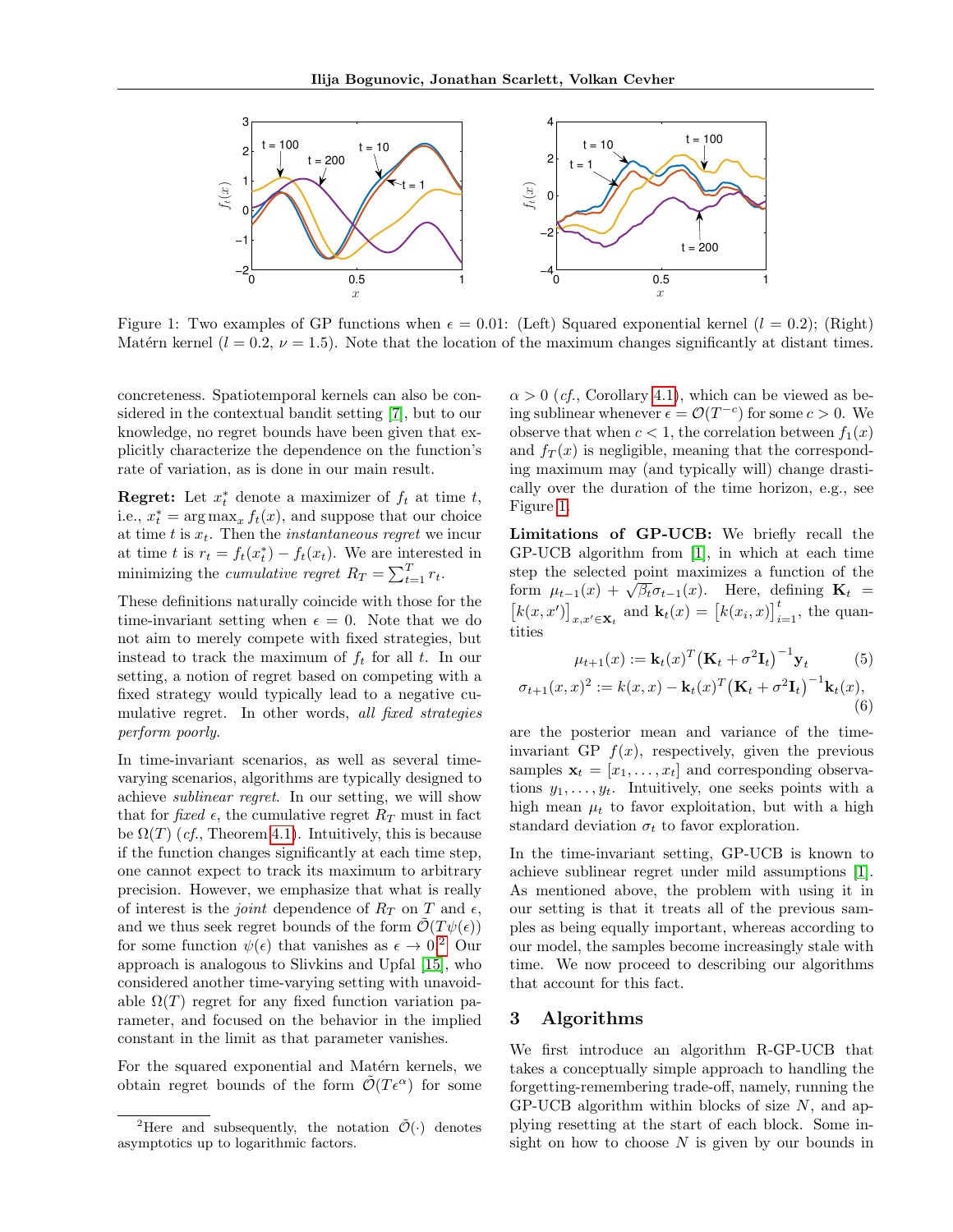the following section. The pseudo-code is shown in Algorithm [1.](#page-0-0)

| Algorithm 1 GP-UCB with Resetting (R-GP-UCB) |  |  |  |  |
|----------------------------------------------|--|--|--|--|
|----------------------------------------------|--|--|--|--|

**Input:** Domain D, GP prior  $(\mu_0, \sigma_0, k)$ , block size N 1: for  $t = 1, 2...$  do

2: if  $t \mod N = 1$  then

3: 
$$
\text{Reset } \mu_{t-1}(x) = \mu_0(x) \text{ and } \sigma_{t-1}(x) = \sigma_0(x)
$$

$$
4: \qquad \qquad \text{for each } x
$$

- 4: for each x  $x_t = \arg \max_{x \in D} \mu_{t-1}(x) + \sqrt{\beta_t} \sigma_{t-1}(x)$
- 6: Sample  $y_t = f_t(x_t) + z_t$
- 7: Perform Bayesian update as in  $(5)-(6)$  $(5)-(6)$ , using
- 8: only the samples  $\{x_t\}$  and  $\{y_t\}$  obtained since
- 9: the most recent reset, to obtain  $\mu_t$  and  $\sigma_t$

Our second algorithm, TV-GP-UCB, instead forgets in a "smooth" fashion, by using a posterior update rule obtained via the time-varying model  $(3)–(4)$  $(3)–(4)$ . In analogy with  $(5)-(6)$  $(5)-(6)$ , the mean and variance of  $f_t$  given the previous samples  $\mathbf{x}_t = (x_1, \ldots, x_t)$  and corresponding observations  $y_1, \ldots, y_t$  are given by

$$
\tilde{\mu}_{t+1}(x) := \tilde{\mathbf{k}}_t(x)^T \left( \tilde{\mathbf{K}}_t + \sigma^2 \mathbf{I}_t \right)^{-1} \mathbf{y}_t \tag{7}
$$

$$
\tilde{\sigma}_{t+1}^2(x, x') := k(x, x) - \tilde{\mathbf{k}}_t(x)^T \left( \tilde{\mathbf{K}}_t + \sigma^2 \mathbf{I}_t \right)^{-1} \tilde{\mathbf{k}}_t(x),\tag{8}
$$

where  $\widetilde{\mathbf{K}}_t = \mathbf{K}_t \circ \mathbf{D}_t$  with  $\mathbf{D}_t = \left[ (1 - \epsilon)^{|i-j|/2} \right]_{i,j=1}^T$ , and  $\mathbf{k}_t(x) = \mathbf{k}_t(x) \circ \mathbf{d}_t$  with  $\mathbf{d}_t =$  $[(1-\epsilon)^{(T+1-i)/2}]_{i=1}^T$ . Here ∘ is the Hadamard product, and  $I_k$  is the  $k \times k$  identity matrix.

The derivation of  $(7)-(8)$  $(7)-(8)$  is given in the supplementary material. Using these updates, the pseudo-code for the TV-GP-UCB algorithm is given in Algorithm [2.](#page-0-0) The idea is that the older a sample is, the smaller the value in the corresponding entries of  $\mathbf{d}_t$  and  $\mathbf{D}_t$ defined following [\(8\)](#page-3-1), and hence the less it contributes to the final values of  $\tilde{\mu}_t(x)$  and  $\tilde{\sigma}_t(x)$ . This algorithm can in fact be considered a special case of contextual GP-UCB [\[7\]](#page-8-6) with a spatio-temporal kernel, but our analysis (Section [4\)](#page-3-2) goes far beyond that of [\[7\]](#page-8-6) in order to explicitly characterize the dependence on  $T$  and  $\epsilon$ .

#### Algorithm 2 Time-Varying GP-UCB (TV-GP-UCB)

**Input:** Domain D, GP prior  $(\tilde{\mu}_0, \tilde{\sigma}_0, k)$  and parameter $\epsilon$ 

1: for 
$$
t = 1, 2...
$$
 do

- 2: Choose  $x_t = \arg \max_{x \in D} \tilde{\mu}_{t-1}(x) + \sqrt{\beta_t} \tilde{\sigma}_{t-1}(x)$
- 3: Sample  $y_t = f_t(x_t) + z_t$
- 4: Perform Bayesian update as in [\(7\)](#page-3-0)–[\(8\)](#page-3-1) to obtain  $\tilde{\mu}_t$  and  $\tilde{\sigma}_t$

Computational Complexity: As it is presented above, TV-GP-UCB has an identical computational complexity to GP-UCB, i.e. the complexity of the sequential Bayesian update is  $\mathcal{O}(T^2)$  [\[21\]](#page-8-20). R-GP-UCB is less complex, since the matrix operations are on matrices of size  $N$  rather than the overall time horizon  $T$ . In practice, however, one could further modify TV-GP-UCB to improve the efficiency by occasionally resetting and/or discarding stale data [\[21\]](#page-8-20).

#### <span id="page-3-2"></span>4 Theoretical Bounds

In this section, we provide our main theoretical upper and lower bounds on the regret. We assume throughout this section that hyperparameters are known, i.e. both spatial kernel hyperparameters and  $\epsilon$ ; in the numerical section (Section [5\)](#page-5-0) we will address real-world problems where these are unknown. All proofs are given in the supplementary material.

#### 4.1 Preliminary Definitions and Results

<span id="page-3-1"></span><span id="page-3-0"></span>Smoothness Assumptions: Each of our results below will assume that the kernel  $k$  is such that a (strict) subset of the following statements hold for some  $(a_i, b_i)$ and all  $L > 0$ :

<span id="page-3-4"></span><span id="page-3-3"></span>
$$
\Pr\left(\sup_{x\in D}|f(x)| > L\right) \le a_0 e^{-(L/b_0)^2} \tag{9}
$$

<span id="page-3-5"></span>
$$
\Pr\left(\sup_{x \in D} \left|\frac{\partial f}{\partial x^{(j)}}\right| > L\right) \le a_1 e^{-(L/b_1)^2},
$$
\n
$$
j = 1, \dots, d \quad (10)
$$

$$
Pr\left(\sup_{x \in D} \left|\frac{\partial^2 f}{\partial x^{(j_1)} \partial x^{(j_2)}}\right| > L\right) \le a_2 e^{-(L/b_2)^2},
$$
\n
$$
j_1, j_2 = 1, \dots, d, \quad (11)
$$

where  $f \sim \mathcal{GP}(0, k)$ . Assumption [\(9\)](#page-3-3) is mild, since  $f(x)$  is Gaussian and thus has exponential tails. Assumption [\(10\)](#page-3-4) was used in [\[1\]](#page-8-0), and ensures that the behavior of the GP is not too erratic. It is satisfied for the SE kernel, as well as the Matérn kernel with  $\nu > 2$ [\[1\]](#page-8-0), though for other kernels (e.g., Ornstein-Uhlenbeck) it can fail. Assumption [\(11\)](#page-3-5) is used only for our lower bound; it is again satisfied by the SE kernel, as well as the Matérn kernel with  $\nu > 4$ .

Mutual Information: It was shown in [\[1\]](#page-8-0) that a key quantity governing the regret bounds of GP-UCB in the time-invariant setting is the mutual information

$$
I(\mathbf{f}_T; \mathbf{y}_T) = \frac{1}{2} \log \det (\mathbf{I}_T + \sigma^{-2} \mathbf{K}_T), \qquad (12)
$$

where  $\mathbf{f}_T := \mathbf{f}_T(\mathbf{x}_T) = (f(x_1), \dots, f(x_T))$  for the timeinvariant GP  $f$ . The corresponding maximum over any set of points  $\mathbf{x}_T = (x_1, \ldots, x_T)$  is given by

<span id="page-3-7"></span><span id="page-3-6"></span>
$$
\gamma_T := \max_{x_1, \dots, x_T} I(\mathbf{f}_T; \mathbf{y}_T). \tag{13}
$$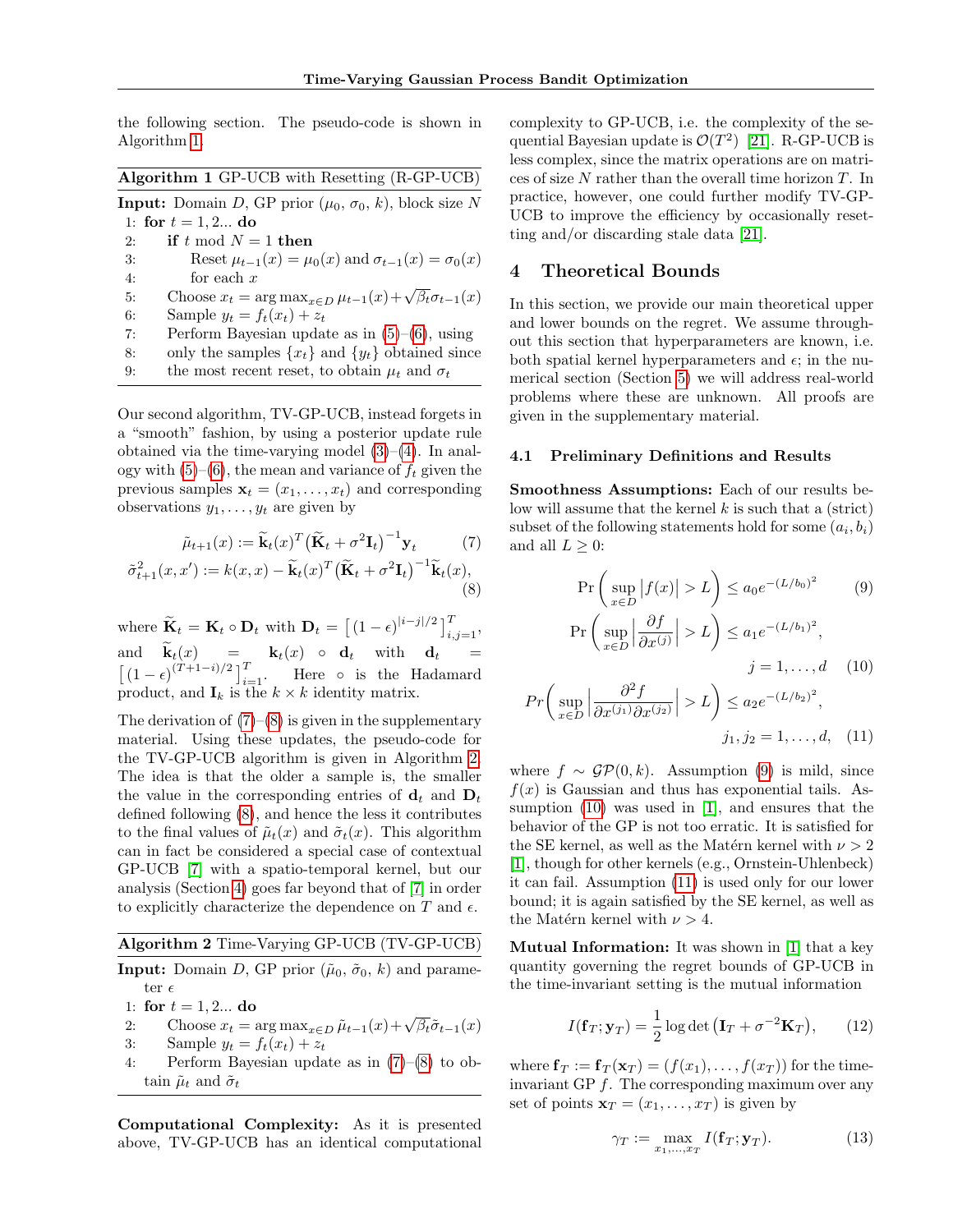In our setting, the analogous quantities are as follows:

$$
\tilde{I}(\mathbf{f}_T; \mathbf{y}_T) = \frac{1}{2} \log \det \left( \mathbf{I}_T + \sigma^{-2} \tilde{\mathbf{K}}_T \right), \qquad (14)
$$

$$
\tilde{\gamma}_T := \max_{x_1, \dots, x_T} \tilde{I}(\mathbf{f}_T; \mathbf{y}_T), \tag{15}
$$

where  $\mathbf{f}_T := \mathbf{f}_T(\mathbf{x}_T) = (f_1(x_1), \dots, f_T(x_T)).$  While these take the same form as  $(12)$ – $(13)$ , they can behave significantly differently when  $\epsilon > 0$ . In particular, the time-varying versions are typically much higher due to the fact  $f<sub>T</sub>$  represents the points of T different random functions, as opposed to a single function at  $T$  different points.

Algorithm-Independent Lower Bound: The following result gives an asymptotic lower bound for any bandit optimization algorithm under fairly mild assumptions, expressed in terms of the time horizon T and parameter  $\epsilon$ .

<span id="page-4-0"></span>Theorem 4.1. Suppose that the kernel is such that  $f \sim \mathcal{GP}(0, k)$  is almost surely twice continuously differentiable and satisfies  $(10)–(11)$  $(10)–(11)$  $(10)–(11)$  for some  $(a_1, b_1, a_2, b_2)$ . Then, any GP bandit optimization algorithm incurs expected regret  $\mathbb{E}[R_T] = \Omega(T\epsilon)$ .

The proof reveals that this result holds true even in the full information (as opposed to bandit) setting, and is based on the fact that at each time step, there is a non-zero probability that the maximum value and its location change by an amount proportional to  $\epsilon$ . As discussed above, this lower bound motivates the study of the *joint* dependence on the regret of T and  $\epsilon$ , and in particular, the highest possible constant  $\alpha$  such that the regret behaves as  $\mathcal{O}(T\epsilon^{\alpha})$ .

#### 4.2 Main Results

We now present our main general bounds on the algorithms introduced in Section [3.](#page-2-4) The two provide regret bounds of a similar form, but we will shortly apply these to specific kernels and find that the bounds for TV-GP-UCB yield better scaling laws.

General Regret Bounds: The following theorems provide regret bounds for R-GP-UCB and TV-GP-UCB, respectively. We will simplify these bounds below to obtain scaling laws for specific kernels.

<span id="page-4-1"></span>**Theorem 4.2.** Let the domain  $D \subset [0, r]^d$  be compact and convex, and suppose that the kernel is such that  $f \sim \mathcal{GP}(0, k)$  is almost surely continuously differentiable and satisfies  $(9)$ – $(10)$  for some  $(a_0, b_0, a_1, b_1)$ . Fix  $\delta \in (0,1)$ , and set

<span id="page-4-5"></span>
$$
\beta_T = 2\log \frac{2\pi^2 T^2}{3\delta} + 2d\log \left( rdbT^2 \sqrt{\log \frac{2da\pi^2 T^2}{3\delta}} \right). \tag{16}
$$

<span id="page-4-7"></span>Defining  $C_1 = 8/\log(1 + \sigma^{-2})$ , the R-GP-UCB algo $rithm\ satisfies\ the\ following\ after\ T\ time\ steps:$ 

<span id="page-4-8"></span>
$$
R_T \le \sqrt{C_1 T \beta_T \left(\frac{T}{N} + 1\right) \gamma_N} + 2 + T \psi_T(N, \epsilon) \quad (17)
$$

with probability at least  $1 - \delta$ , where

$$
\psi_T(N,\epsilon) := \sqrt{\beta_T (3\sigma^{-2} + \sigma^{-4}) N^3 \epsilon}
$$

$$
+ (\sigma^{-2} + \sigma^{-4}) N^3 \epsilon (2 + b_0) \sqrt{\log \frac{2(1 + a_0)\pi^2 T^2}{3\delta}}.
$$
(18)

The proof of Theorem [4.2](#page-4-1) departs from regular Bayesian optimization proofs such as [\[1\]](#page-8-0) in the sense that the posterior updates  $(5)$ – $(6)$  assumed by the algorithm differ from the true posterior described by  $(7)-(8)$  $(7)-(8)$  $(7)-(8)$ , thus requiring a careful handling of the effect of the mismatch.

<span id="page-4-4"></span>**Theorem 4.3.** Let the domain  $D \subset [0, r]^d$  be compact and convex, and suppose that the kernel is such that  $f \sim \mathcal{GP}(0, k)$  is almost surely continuously dif-ferentiable and satisfies [\(10\)](#page-3-4) for some  $(a_1, b_1)$ . Fix  $\delta \in (0,1)$ , and set

<span id="page-4-6"></span>
$$
\beta_T = 2 \log \frac{\pi^2 T^2}{2\delta} + 2d \log \left( rdbT^2 \sqrt{\log \frac{da\pi^2 T^2}{2\delta}} \right).
$$
\n(19)

Defining  $C_1 = 8/\log(1+\sigma^{-2})$ , the TV-GP-UCB algorithm satisfies the following after T time steps:

$$
R_T \le \sqrt{C_1 T \beta_T \tilde{\gamma}_T} + 2 \tag{20}
$$

<span id="page-4-3"></span><span id="page-4-2"></span>
$$
\leq \sqrt{C_1 T \beta_T \left(\frac{T}{\tilde{N}} + 1\right) \left(\gamma_{\tilde{N}} + \tilde{N}^3 \epsilon\right)} + 2 \qquad (21)
$$

with probability at least  $1-\delta$ , where [\(21\)](#page-4-2) holds for any  $N \in \{1, \ldots, T\}.$ 

The step in [\(20\)](#page-4-3) is obtained using techniques similar to those of [\[1,](#page-8-0) [7\]](#page-8-6), whereas the step in [\(21\)](#page-4-2) is non-trivial and new. This step is key to our analysis, bounding the maximum mutual information  $\tilde{\gamma}_T$  for the time varying case in terms of the analogous quantity  $\gamma_{\tilde{N}}$  from the time-invariant setting. The idea in doing this is to split the block  $\{1, \ldots, T\}$  into smaller blocks of size N within which the overall variation in  $f_t$  is not too large. This is in contrast with R-GP-UCB (and [\[18\]](#page-8-17)), where the algorithm takes the block length  $N$  as a parameter and explicitly resets the algorithm every  $N$  time steps. For TV-GP-UCB, the length  $\tilde{N}$  is only introduced as a tool in the analysis.

Applications to Specific Kernels: Specializing the above results to the squared exponential and Matérn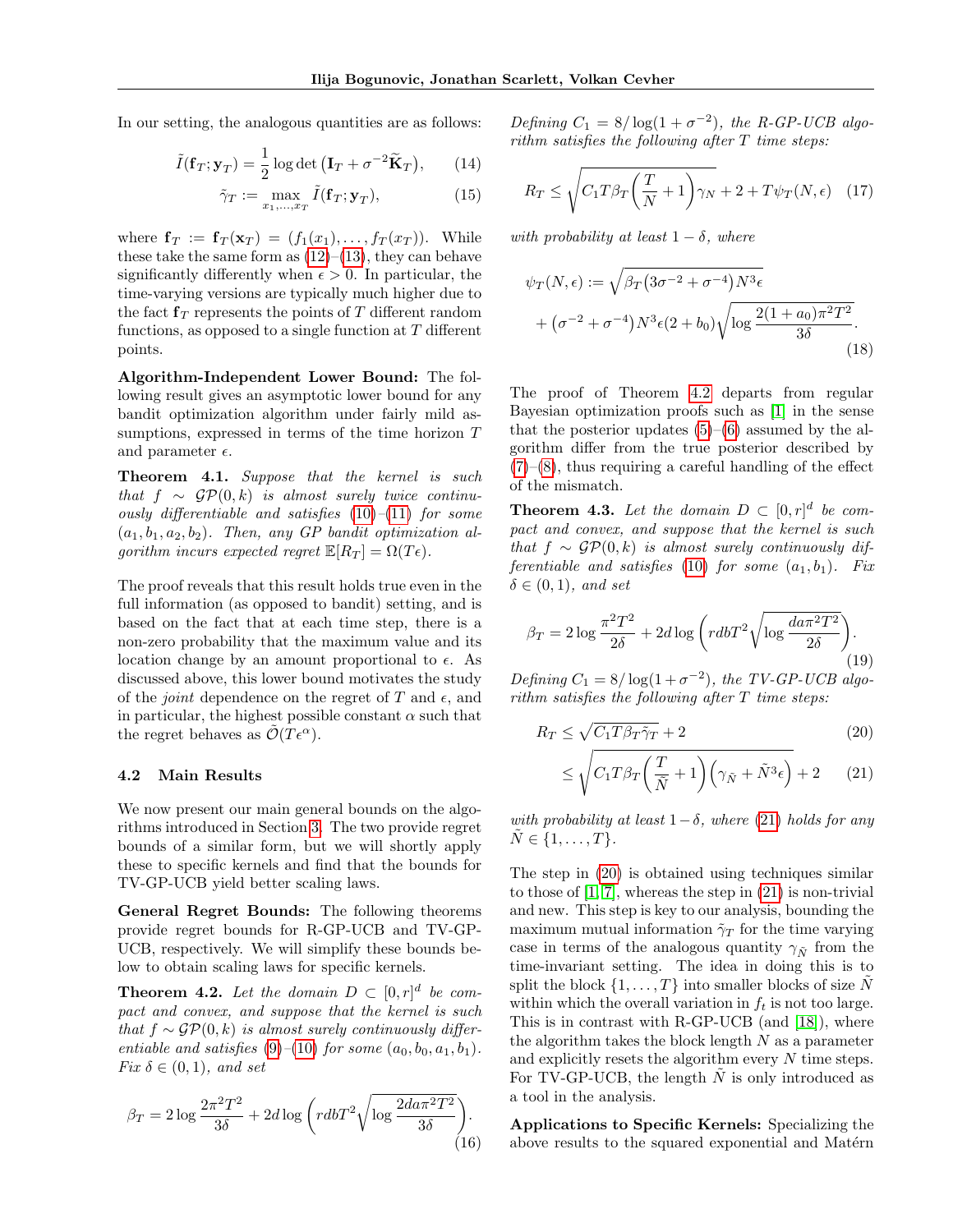<span id="page-5-2"></span>

Figure 2: Numerical performance of upper confidence bound algorithms on synthetic data.

kernels, using the corresponding bounds on  $\gamma_N$  from [\[1\]](#page-8-0), and optimizing N as a function of T and  $\epsilon$ , we obtain the following.

<span id="page-5-1"></span>Corollary 4.1. Under the conditions of Theorems [4.2](#page-4-1) and  $4.3$ , we have the following for any fixed d:

- 1. For the squared exponential kernel, For the squared exponential kernel,<br>  $R_T$  =  $\tilde{\mathcal{O}}(\max\{\sqrt{T}, T\epsilon^{1/8}\})$  for R-GP- $UCB$  with  $N = \Theta(\min\{T, \epsilon^{-1/4}\}),$  and  $R_T = \tilde{\mathcal{O}}(\max\{\sqrt{T}, T\epsilon^{1/6}\})$  for TV-GP-UCB.
- 2. Consider the Matérn kernel with parameter  $\nu >$ 2, and set  $c = \frac{d(d+1)}{2\nu + d(d+1)} \in (0,1)$ . We have  $R_T = \tilde{\mathcal{O}}(\max\{\sqrt{\}$  $\overline{T^{1+c}}, T\epsilon^{\frac{1}{2}\frac{1-c}{4-c}}\})$  for R-GP-UCB with  $N = \Theta(\min\{T, \epsilon^{-\frac{1}{4-c}}\})$ , and  $R_T =$  $\tilde{\mathcal{O}}(\max\{\sqrt{\})}$  $\overline{T^{1+c}}, T\epsilon^{\frac{1}{2}\frac{1-c}{3-c}}\})$  for TV-GP-UCB.

Observe that, upon substituting  $\epsilon = 0$ , the preceding  $\mathcal{O}(\cdot)$  terms are dominated by the first terms in the maxima, and the bounds for both algorithms re-duce to those in [\[1\]](#page-8-0). In the case that  $\epsilon$  vanishes more slowly (e.g., as  $1/\sqrt{T}$ ), the regret bounds for TV-GP-UCB are strictly better than those of R-GP-UCB. The worsened bounds for the latter arise due to the abovementioned mismatch in the update rules.

For both kernels, the optimized block length  $N$  of R-GP-UCB increases as  $\epsilon$  decreases; this is to be expected, as it means that older samples are more correlated with the present function. We also observe that N increases as the function becomes smoother (by increasing  $\nu$  for the Matérn kernel, or by switching from Matérn to squared exponential).

#### <span id="page-5-0"></span>5 Experiments

In this section, we test our algorithms on both synthetic and real data, as well as studying the effect of mismatch with respect to the algorithm parameters  $\epsilon$ and N.

Practical considerations: While [\(16\)](#page-4-5) and [\(19\)](#page-4-6) give explicit choices for  $\beta_t$ , these usually tend to be too conservative in practice. For good empirical performance,

we rely only on the *scaling*  $\beta_t = O(d \log t)$  dictated by these choices, letting  $\beta_t = c_1 \log(c_2 t)$  (similarly to [\[1,](#page-8-0) [22\]](#page-8-21), for example). We found  $c_1 = 0.8$  and  $c_2 = 4$ to be suitable for trading off exploration and exploitation, and we therefore use these in all of our synthetic experiments.

Our theoretical analysis assumed that we know the hyperparameters of both spatial and temporal kernel. Having perfect knowledge of  $\epsilon$  and other hyperparameters is typically not realistic. The GP perspective allows us to select them in a principled way by maximizing the GP marginal likelihood [\[6\]](#page-8-5). In our realworld experiments below, we select  $\epsilon$  in such manner, using the approach from [\[19\]](#page-8-18), outlined in Appendix [B.](#page-10-0) In our synthetic experiments, we consider both the cases of perfect and imperfect knowledge of  $\epsilon$ .

Baseline Comparisons: We are not aware of any algorithms other than those in Section [3](#page-2-4) that exploit both spatial and temporal correlations. In both our synthetic and real-data experiments, we found it crucial to handle both of these in order to obtain reasonable values for the cumulative regret, thus drastically limiting the number of reasonable baselines. Nevertheless, we also consider GP-UCB (which exploits spatial but not temporal correlations), and in the real-world experiments, we consider a completely random selection (thus corresponding to a choice that we should hope to beat significantly).

#### 5.1 Synthetic Data

We consider a two-dimensional setting and quantize the decision space  $D = [0, 1]^2$  into  $50 \times 50$  equallyspaced points. We generate our data according to the time-varying model [\(4\)](#page-1-2), considering both the squared exponential and Matérn kernels. For the former we set  $l = 0.2$ , and for the latter we set  $\nu = 2.5$  and  $l = 0.2$ . We set the sampling noise variance  $\sigma^2$  to 0.01, i.e. 1% of the signal variance.

Matched Case: We first consider the case that the algorithm parameters are "matched". Specifically, the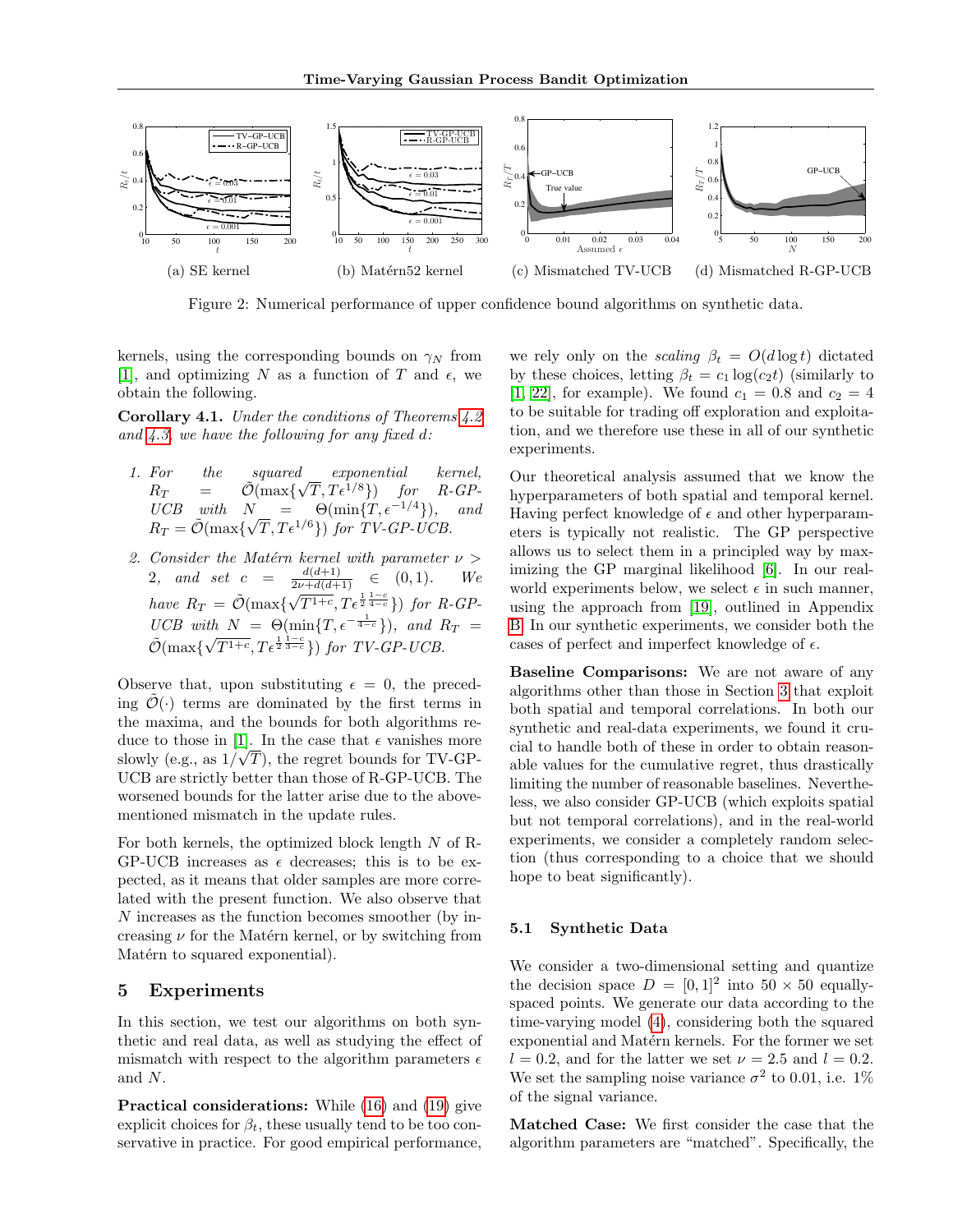parameter  $\epsilon$  for TV-GP-UCB is the true parameter for the model, and the parameter N for R-GP-UCB is chosen in accordance with Corollary [4.1:](#page-5-1)  $N =$  $\lceil \min \{T, 12\epsilon^{-1/4} \}\rceil$  for the squared exponential kernel, and  $N = \lceil \min\{T, 24e^{-\frac{1}{4-c}}\}\rceil$  for the Matérn kernel, where the constants were found via cross-validation.

In Figures [2a](#page-5-2) and [2b,](#page-5-2) we show the average regret  $\frac{R_T}{T}$  of TV-GP-UCB and R-GP-UCB for  $\epsilon \in$  $\{0.001, 0.01, 0.03\}$ . For each time shown, we average the performance over 200 independent trials. We observe that for all values of  $\epsilon$  and for both kernel functions, TV-GP-UCB outperforms R-GP-UCB, which is consistent with the theoretical bounds we obtained in the previous section. Furthermore, we see that the curves for R-GP-UCB have an oscillatory behavior, resulting from the fact that one tends to incur more regret just after a reset is done. In contrast, the curves for TV-GP-UCB are more steady, since the algorithm forgets in a "smooth" fashion.

Mismatch and Robustness: We consider the stability of TV-GP-UCB when there is mismatch between the true  $\epsilon$  and the one used in TV-GP-UCB. We focus on the squared exponential kernel, and we set  $\epsilon = 0.01$ and  $T = 200$ . From Figure [2c,](#page-5-2) we see that the performance of TV-GP-UCB is robust with respect to the mis-specification of  $\epsilon$ . In particular, the increase in regret as  $\epsilon$  is increasingly over-estimated is slow. In contrast, while slightly under-estimating  $\epsilon$  is not harmful, the regret increases rapidly beyond a certain point. In particular, using 0 instead of the true  $\epsilon$  corresponds to simply running the standard GP-UCB algorithm, and gives the worst performance within the range shown. Note that the shaded area corresponds to a standard deviation from the mean.

Next, we study R-GP-UCB on the same model to determine the robustness with respect to the choice of N; the results are shown in Figure [2d.](#page-5-2) Values of N that are too small are problematic, since the algorithm resets too frequently. While the mean of the regret is robust with respect to increasing  $N$ , we observe that the corresponding standard deviation also steadily increases. GP-UCB is again recovered as a special case, corresponding to  $N = T$ .

#### <span id="page-6-1"></span>5.2 Real Data

We use temperature data collected from 46 sensors deployed at Intel Research, Berkeley. The dataset contains 5 days of measurements collected at 10-minute intervals. The goal of the spatiotemporal monitoring problem (see [\[7\]](#page-8-6) for details) is to activate a sensor at every time step that reports a high temperature. Hence,  $f_t$  consists of the set of all sensor temperature reportings at time  $t$ . A single sensor is activated every

10 minutes, and the regret is measured as the temperature difference between reporting of the activated sensor and the one that reports the maximum temperature at that particular time. Figure [3b](#page-7-0) plots each of the 46 functions with respect to time.

As a base comparison, we consider an algorithm that simply picks the sensors uniformly at random. We also consider the standard GP-UCB algorithm [\[1\]](#page-8-0), even though it is unsuitable here since the reward function is varying with time.[3](#page-6-0) Although it is not shown, we note that the RExp3 algorithm [\[18\]](#page-8-17) (Exp3 with resetting) performed comparably to GP-UCB for this data set, suffering from the fact that it does not exploit correlations between the sensors.

We use the first three days of measurements for learning our algorithms' parameters. First, we compute the empirical covariance matrix from these days and use it as the kernel matrix in all of the algorithms. Next, using the same three training days, we obtain  $\epsilon = 0.03$ by maximizing the marginal likelihood [\[19\]](#page-8-18), and we obtain  $N = 15$  by cross-validation. The algorithms are run on the final two days of the data.The results  $(c_1 = 0.8, c_2 = 0.4, \sigma^2 = 0.5 \text{ or } 5\% \text{ of the signal vari$ ance) are shown in Figure [3a.](#page-7-0) We observe that GP-UCB performs well for a short time, but then starts to suffer from the stale data, eventually becoming barely better than a random guess. Once again, TV-GP-UCB improves over R-GP-UCB, with the gap generally increasing over the duration of the experiment.

Next, we use traffic speed data from 357 sensors deployed along the highway I-880 South (California). The dataset contains one month of measurements, where 84 measurements were made on every day in between 6 AM and 11 AM. Our goal is to identify the least congested part of the highway by tracking the point of maximum speed. We use two thirds of the dataset to compute the empirical covariance matrix (and set it as the kernel matrix), and to learn  $\epsilon$  by maximizing the marginal likelihood for all the training days [\[19\]](#page-8-18), treating each day as being statistically independent. The last 10 days were used for testing. Due to the small time horizon  $T = 84$  in comparison to the number of sensors, we restrict the domain to contain 50 sensors, chosen randomly from the 357. Our results ( $\epsilon = 0.04$ ,  $\sigma^2 = 5.0$  or 5% of the signal variance,  $T = 84$ ,  $c_1 = 0.2$ ,  $c_2 = 0.4$ ) were averaged over 20 different initially activated sensors.

In Figure [3,](#page-7-0) in final two columns, we show the outcome of the experiment for 4 testing days (for the results on the rest of the days see Appendix [G\)](#page-18-0). TV-GP-UCB

<span id="page-6-0"></span><sup>&</sup>lt;sup>3</sup>In [\[1\]](#page-8-0), the same data was used to test GP-UCB in a different way; in each experiment, the function  $f(x)$  was taken to be the set of temperatures at a single time.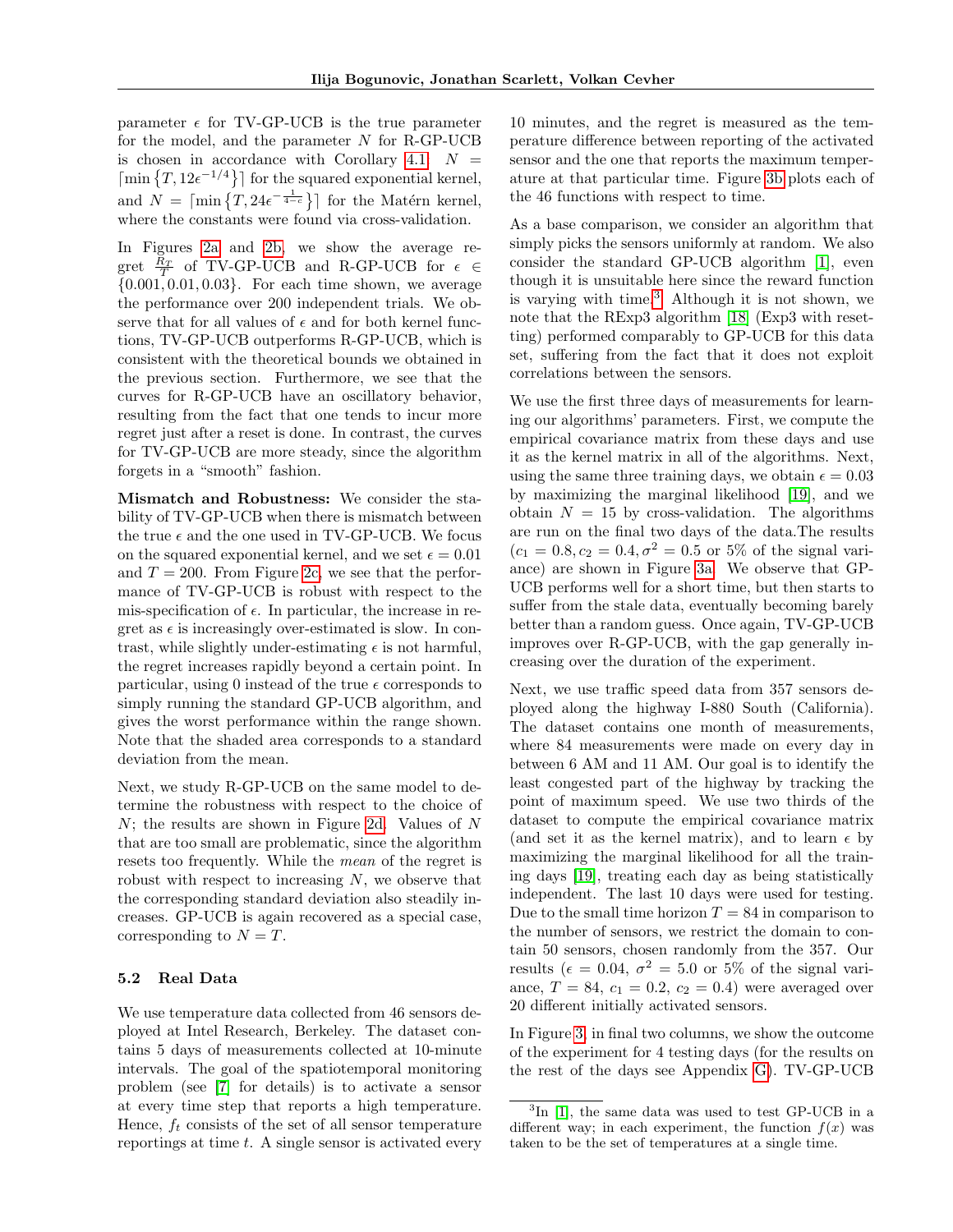<span id="page-7-0"></span>

Figure 3: Numerical performance of upper confidence bound algorithms on real data.

outperforms GP-UCB on most testing days, with the two being comparable for a few of the days (e.g., see Figure [3f\)](#page-7-0). The latter situation arises when the indices of the best sensors do not change drastically over the time horizon, which is not always the case. In general, both algorithms suffer a large regret when sensors that were reporting high speeds suddenly change and start to report small speeds. However, TV-GP-UCB recovers more quickly from this compared to GP-UCB, due to its forgetting mechanism.

Note that we have omitted R-GP-UCB from this experiment, since we found it to be unsuitable due to the small time horizon. Moreover, this is the same reason that GP-UCB performs reasonably, unlike the temperature sensor example. Essentially, GP-UCB suffers more with a longer time horizon due to the larger amount of stale data.

## 6 Conclusion

We have studied the bandit optimization problem with time-varying rewards, taking a new approach based on a GP that evolves according to a simple Markov model. We introduced the R-GP-UCB and TV-GP-UCB algorithms, which, in contrast to previous algorithms, simultaneously trade off forgetting and remembering while also exploiting both spatial and temporal correlations. Our regret bounds for these algorithms provide, to our knowledge, the first explicit characterizations of the trade-off between the time horizon T and

rate at which the function varies  $\epsilon$  in a bandit setting. We also provided an algorithm-independent bound revealing that a linear dependence on T for fixed  $\epsilon$  is unavoidable. Despite the simplicity of our theoretical model, we saw that the algorithms performed well on real world data sets that need not be matched to this model.

An immediate direction for future research is to determine to what extent the dependence on  $\epsilon$  can be improved in our upper and lower bounds. Moreover, one could move to the non-Bayesian setting and consider classes of time-varying functions whose smoothness is dictated by an RKHS norm; see [\[1\]](#page-8-0) for the timeinvariant counterpart. Furthermore, while our timevarying model is primarily suited to handling steady changes, it could potentially be made even more effective by explicitly handling sudden changes, e.g., by a combination of our techniques with those from previous works studying changepoint detection [\[23,](#page-8-22) [24\]](#page-8-23).

## Acknowledgment

We thank Andreas Krause for sharing his datasets with us for use in Section [5.](#page-5-0)

This work was supported in part by the European Commission under Grant ERC Future Proof, SNF 200021-146750 and SNF CRSII2-147633, and 'EPFL Fellows' Horizon2020 grant 665667.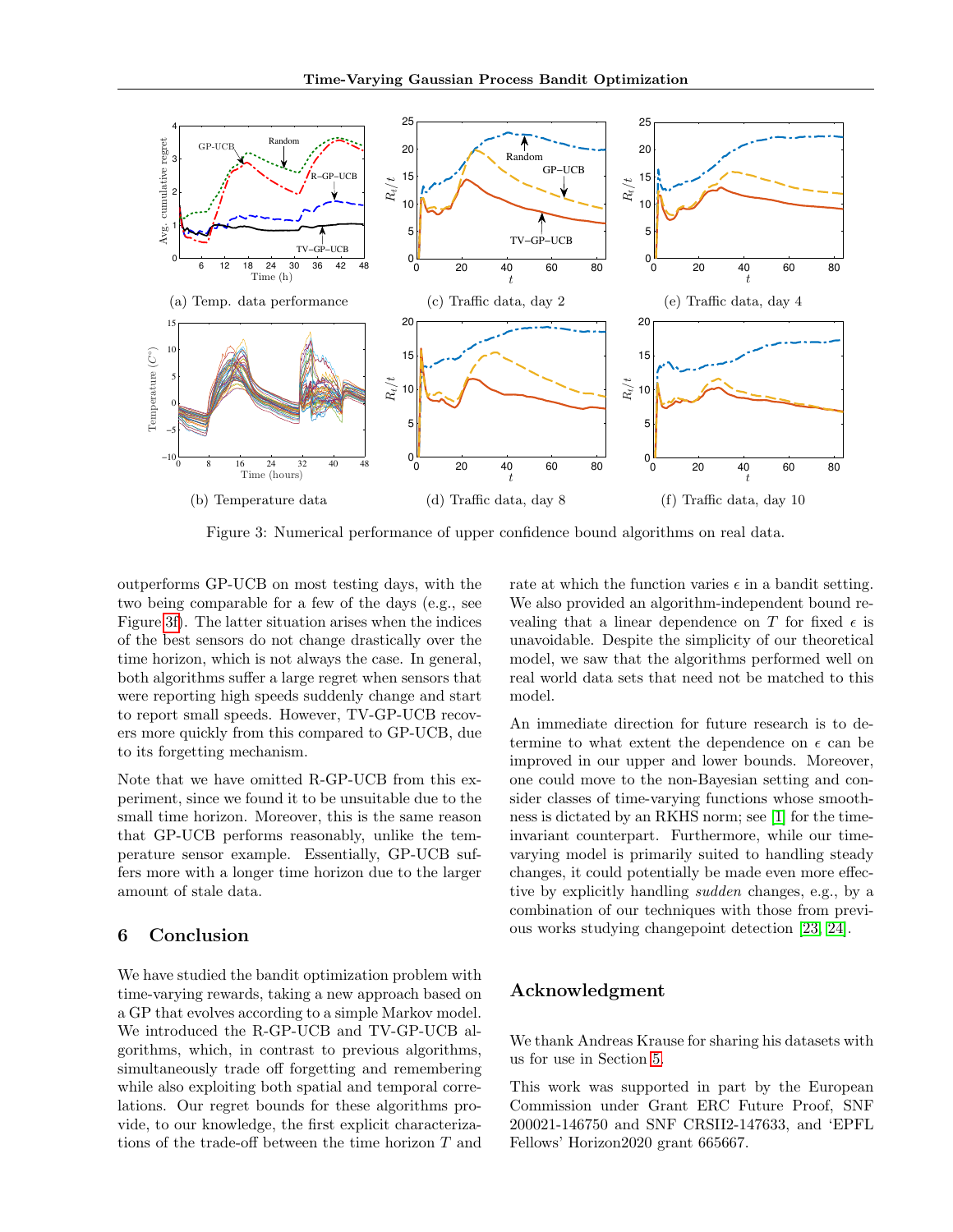### References

- <span id="page-8-0"></span>[1] N. Srinivas, A. Krause, S. Kakade, and M. Seeger, "Information-theoretic regret bounds for Gaussian process optimization in the bandit setting," IEEE Trans. Inf. Theory, vol. 58, no. 5, pp. 3250– 3265, May 2012.
- <span id="page-8-1"></span>[2] S. Bubeck and N. Cesa-Bianchi, Regret Analysis of Stochastic and Nonstochastic Multi-Armed Bandit Problems, ser. Found. Trend. Mach. Learn. Now Publishers, 2012.
- <span id="page-8-2"></span>[3] T. Lai and H. Robbins, "Asymptotically efficient adaptive allocation rules," Adv. App. Math., vol. 6, no. 1, pp. 4 – 22, 1985.
- <span id="page-8-3"></span>[4] E. Brochu, V. M. Cora, and N. de Freitas, "A tutorial on bayesian optimization of expensive cost functions, with application to active user modeling and hierarchical reinforcement learning," 2010, http://arxiv.org/abs/1012.2599.
- <span id="page-8-4"></span>[5] J. Snoek, H. Larochelle, and R. P. Adams, "Practical Bayesian optimization of machine learning algorithms," in Adv. Neur. Inf. Proc. Sys., 2012.
- <span id="page-8-5"></span>[6] C. E. Rasmussen, "Gaussian processes for machine learning." MIT Press, 2006.
- <span id="page-8-6"></span>[7] A. Krause and C. S. Ong, "Contextual Gaussian process bandit optimization," in Adv. Neur. Inf. Proc. Sys. Curran Associates, Inc., 2011, pp. 2447–2455.
- <span id="page-8-7"></span>[8] J. Djolonga, A. Krause, and V. Cevher, "Highdimensional Gaussian process bandits," in Adv. Neur. Inf. Proc. Sys., C. Burges, L. Bottou, M. Welling, Z. Ghahramani, and K. Weinberger, Eds. Curran Associates, Inc., 2013, pp. 1025– 1033.
- <span id="page-8-8"></span>[9] J. Snoek, K. Swersky, R. Zemel, and R. P. Adams, "Input warping for Bayesian optimization of nonstationary functions," in *Int. Conf. Mach. Learn.*, 2014.
- <span id="page-8-9"></span>[10] Z. Wang, M. Zoghi, F. Hutter, D. Matheson, and N. de Freitas, "Bayesian optimization in high dimensions via random embeddings," in Int. Joint. Conf. Art. Int., 2013.
- <span id="page-8-10"></span>[11] S. Bubeck, O. Dekel, T. Koren, and Peres, "Bandit convex optimization: Y.<br> $\sqrt{T}$ regret in one dimension," 2015, http://arxiv.org/abs/1502.06398.
- <span id="page-8-11"></span>[12] P. Whittle, "Restless bandits: Activity allocation in a changing world," J. App. Prob., vol. 25, pp. 287–298, 1988.
- <span id="page-8-12"></span>[13] D. Bertsimas and J. Nio-Mora, "Restless bandits, linear programming relaxations, and a primal-dual index heuristic," Operations Research, vol. 48, no. 1, pp. 80–90, 2000.
- <span id="page-8-13"></span>[14] R. Ortner, D. Ryabko, P. Auer, and R. Munos, "Regret bounds for restless Markov bandits," in Algorithmic Learning Theory. Springer Berlin Heidelberg, 2012, pp. 214–228.
- <span id="page-8-14"></span>[15] A. Slivkins and E. Upfal, "Adapting to a changing environment: the Brownian restless bandits," in Conf. Learn. Theory, 2008.
- <span id="page-8-15"></span>[16] C. Tekin and M. Liu, "Online learning of rested and restless bandits," IEEE Trans. Inf. Theory, vol. 58, no. 8, pp. 5588–5611, Aug. 2012.
- <span id="page-8-16"></span>[17] H. Liu, K. Liu, and Q. Zhao, "Learning in a changing world: Restless multiarmed bandit with unknown dynamics," IEEE Trans. Inf. Theory, vol. 59, no. 3, pp. 1902–1916, March 2013.
- <span id="page-8-17"></span>[18] O. Besbes, Y. Gur, and A. Zeevi, "Stochastic multi-armed-bandit problem with non-stationary rewards," in Adv. Neur. Inf. Proc. Sys., 2014, pp. 199–207.
- <span id="page-8-18"></span>[19] S. Van Vaerenbergh, M. Lázaro-Gredilla, and I. Santamaría, "Kernel recursive least-squares tracker for time-varying regression," IEEE Trans. Neur. Net. Learn. Sys., vol. 23, no. 8, pp. 1313– 1326, 2012.
- <span id="page-8-19"></span>[20] S. Van Vaerenbergh, I. Santamaría, and M. Lázaro-Gredilla, "Estimation of the forgetting factor in kernel recursive least squares," in IEEE. Int. Workshop Mach. Learn. SIg. Proc., 2012, pp. 1–6.
- <span id="page-8-20"></span>[21] M. A. Osborne, S. Roberts, A. Rogers, S. Ramchurn, and N. R. Jennings, "Towards real-time information processing of sensor network data using computationally efficient multi-output gaussian processes," in Proc. Int. Conf. Inf. Proc. Sens. Net., 2008, pp. 109–120.
- <span id="page-8-21"></span>[22] K. Kandasamy, J. G. Schneider, and B. Póczos, "High dimensional Bayesian optimisation and Bandits via additive models," 2015, http://arxiv.org/abs/1503.01673.
- <span id="page-8-22"></span>[23] R. P. Adams and D. J. MacKay, "Bayesian online changepoint detection," 2007, http://arxiv.org/abs/0710.3742.
- <span id="page-8-23"></span>[24] R. Garnett, M. A. Osborne, and S. J. Roberts, "Sequential bayesian prediction in the presence of changepoints," in Proc. Inf. Conf. Mach. Learn., 2009.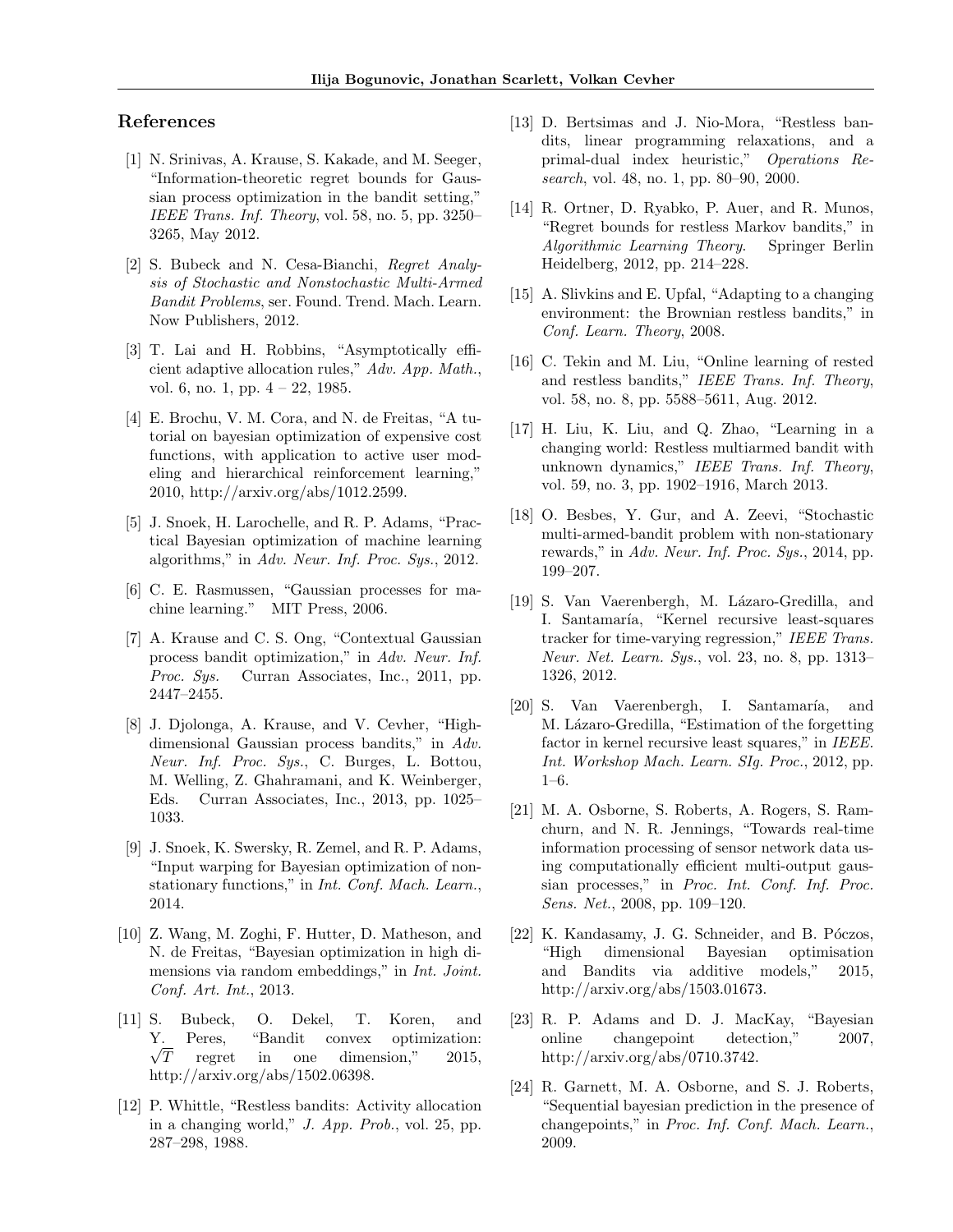- <span id="page-9-0"></span>[25] T. M. Cover and J. A. Thomas, *Elements of Infor*mation Theory. John Wiley & Sons, Inc., 2001.
- <span id="page-9-1"></span>[26] R. A. Horn and C. R. Johnson, Matrix Analysis, 2nd ed. New York, NY, USA: Cambridge University Press, 2012.
- <span id="page-9-2"></span>[27] R. Bhatia, Matrix Analysis. Springer, 1997.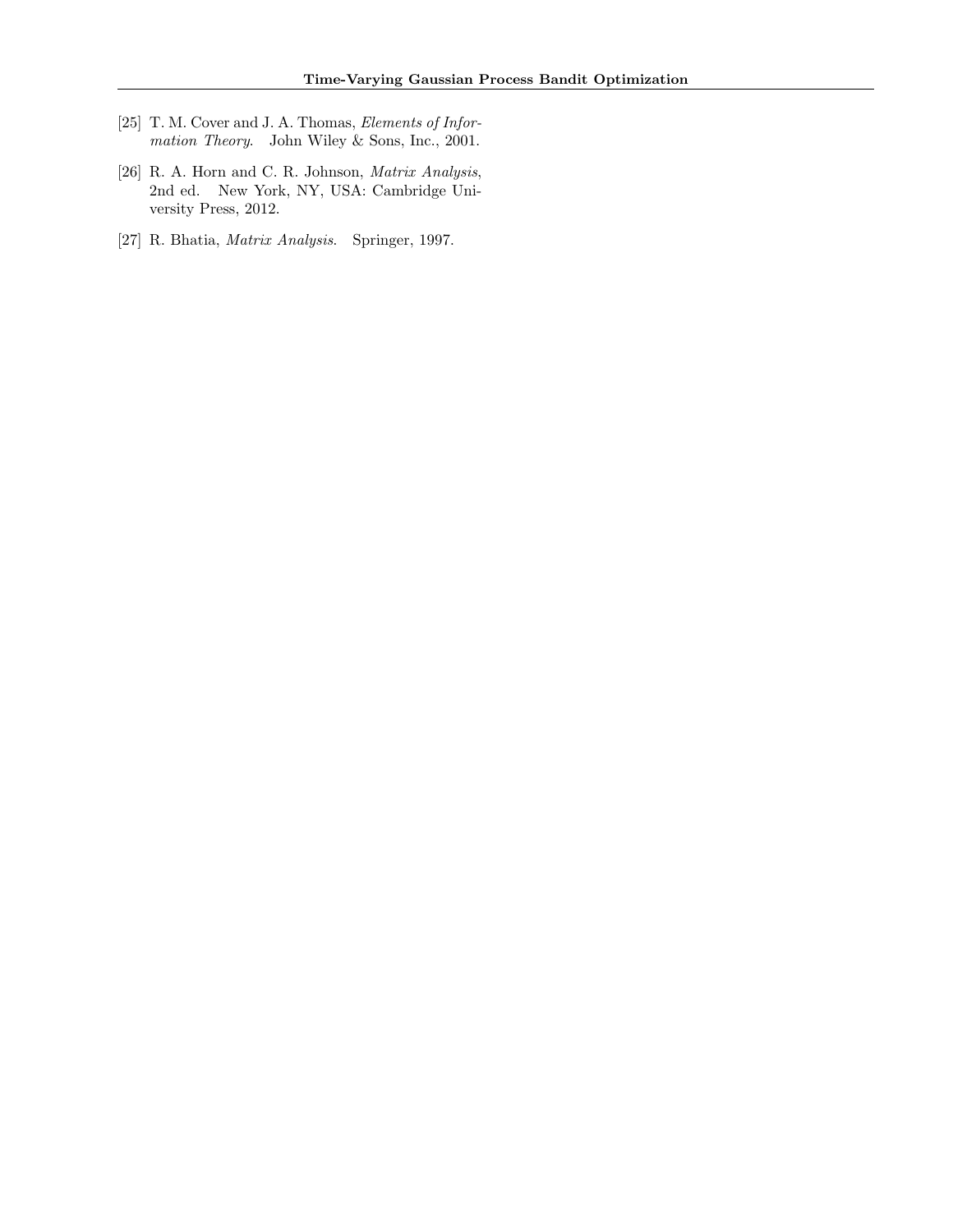# Supplementary Material for "Time-Varying Gaussian Process Bandit Optimization"

## (AISTATS 2016; Ilija Bogunovic, Volkan Cevher, Jonathan Scarlett)

Note that all citations here are to the bibliography in the main document, and similarly for many of the crossreferences.

# A Posterior Updates

Here we derive the posterior update rules for the time-varying setting via a suitable adaptation of the derivation for the time-invariant setting [\[6\]](#page-8-5). Observe from  $(3)-(4)$  $(3)-(4)$  that each function  $f_t$  depends only on the functions  $g_i$ for  $i \leq t$ . By a simple recursion, we readily obtain for all t, j and x that

$$
Cov[f_t(x)f_{t+j}(x')] = (1 - \epsilon)^{j/2} \mathbb{E}[f_t(x)f_t(x')] = (1 - \epsilon)^{j/2} k(x, x').
$$
\n(22)

Hence, and since each output  $y_t$  equals the corresponding function sample  $f_t(x_t)$  plus additive Gaussian noise  $z_t$  with variance  $\sigma^2$ , the joint distribution between the previous outputs  $y_t = (y_1, \ldots, y_t)$  (corresponding to the points  $\mathbf{x}_t = (x_1, \ldots, x_t)$  and the next function value  $f_{t+1}(x)$  is

$$
\begin{bmatrix} \mathbf{y} \\ f_{t+1}(x) \end{bmatrix} \sim \mathcal{N} \left( \mathbf{0}, \begin{bmatrix} \widetilde{\mathbf{K}}_t + \sigma^2 \mathbf{I}_t & \widetilde{\mathbf{k}}_t(x) \\ \widetilde{\mathbf{k}}_t(x)^T & k(x, x) \end{bmatrix} \right)
$$
(23)

using the definitions in the proposition statement. Using the formula for the conditional distribution associated with a jointly Gaussian random vector [\[6,](#page-8-5) App. A], we find that  $f_{t+1}(x)$  is conditionally Gaussian with mean  $\tilde{\mu}_t(x)$  and variance  $\tilde{\sigma}_t(x)^2$ , as was to be shown.

#### <span id="page-10-0"></span>B Learning  $\epsilon$  via Maximum-Likelihood

In this section, we provide an overview of how  $\epsilon$  can be learned from training data in a principled manner; the details can be found in [\[20,](#page-8-19) Section 4.3] and [\[6,](#page-8-5) Section 5]. Throughout this appendix, we assume that the kernel matrix is parametrized by a set of hyperparameters  $\theta$  (e.g.,  $\theta = (\nu, l)$  for the Mátern kernel),  $\sigma$  and  $\epsilon$ .

Let  $\bar{y}$  be a vector of observations such that the *i*-th entry is observed at time  $t_i$  as a result of sampling the function  $f_{t_i}$  at location  $x_i$ . Note that there will typically be many indices i sharing common values of  $t_i$ , since in the training data we often have multiple samples at each time. Under our time-varying GP model, the marginal log-likelihood of  $\bar{v}$  given the hyperparameters is

$$
\log p(\bar{\mathbf{y}}|\theta,\sigma,\epsilon) = -\frac{1}{2}\bar{\mathbf{y}}^T(\bar{\mathbf{K}} \circ \bar{\mathbf{D}} + \sigma^2 \mathbf{I})^{-1}\bar{\mathbf{y}} - \frac{1}{2}\log|\bar{\mathbf{K}} \circ \bar{\mathbf{D}} + \sigma^2 \mathbf{I}| - \frac{n}{2}\log(2\pi)
$$
\n(24)

where  $(\bar{\mathbf{K}})_{ij} = k(x_i, x_j)$  and  $(\bar{\mathbf{D}})_{ij} = (1 - \epsilon)^{|t_i - t_j|/2}$ . To set the hyperparameters by maximizing the marginal likelihood, we can use the partial derivatives with respect to the hyperparameters. In particular, we have

$$
\frac{\partial \log p(\bar{\mathbf{y}}|\theta,\sigma,\epsilon)}{\partial \epsilon} = \frac{1}{2} \text{tr} \big( (\boldsymbol{\alpha} \boldsymbol{\alpha}^T - (\bar{\mathbf{K}} \circ \bar{\mathbf{D}} + \sigma^2 \mathbf{I})^{-1}) (\bar{\mathbf{K}} \circ \bar{\mathbf{D}}') \big),\tag{25}
$$

where  $\mathbf{\alpha} = (\mathbf{\bar{K}} \circ \mathbf{\bar{D}} + \sigma^2 \mathbf{I})^{-1} \mathbf{\bar{y}}, \text{ and } (\mathbf{\bar{D}}')_{ij} = -v(1-\epsilon)^{v-1} \text{ with } v = |t_i - t_j|/2.$ 

We can now fit  $\epsilon$  and the other hyperparameters by optimizing the marginal likelihood on the training data, e.g. by using an optimization algorithm from the family of quasi-Newton methods.

## C Analysis of TV-GP-UCB (Theorem [4.3\)](#page-4-4)

We recall the following alternative form for the mutual information (see  $(14)$ ) from [\[1,](#page-8-0) Lemma 5.3], which extends immediately to the time-varying setting:

<span id="page-10-1"></span>
$$
\tilde{I}(\mathbf{f}_T; \mathbf{y}_T) = \frac{1}{2} \sum_{t=1}^T \log \left( 1 + \sigma^{-2} \tilde{\sigma}_{t-1}^2(x_t) \right).
$$
\n(26)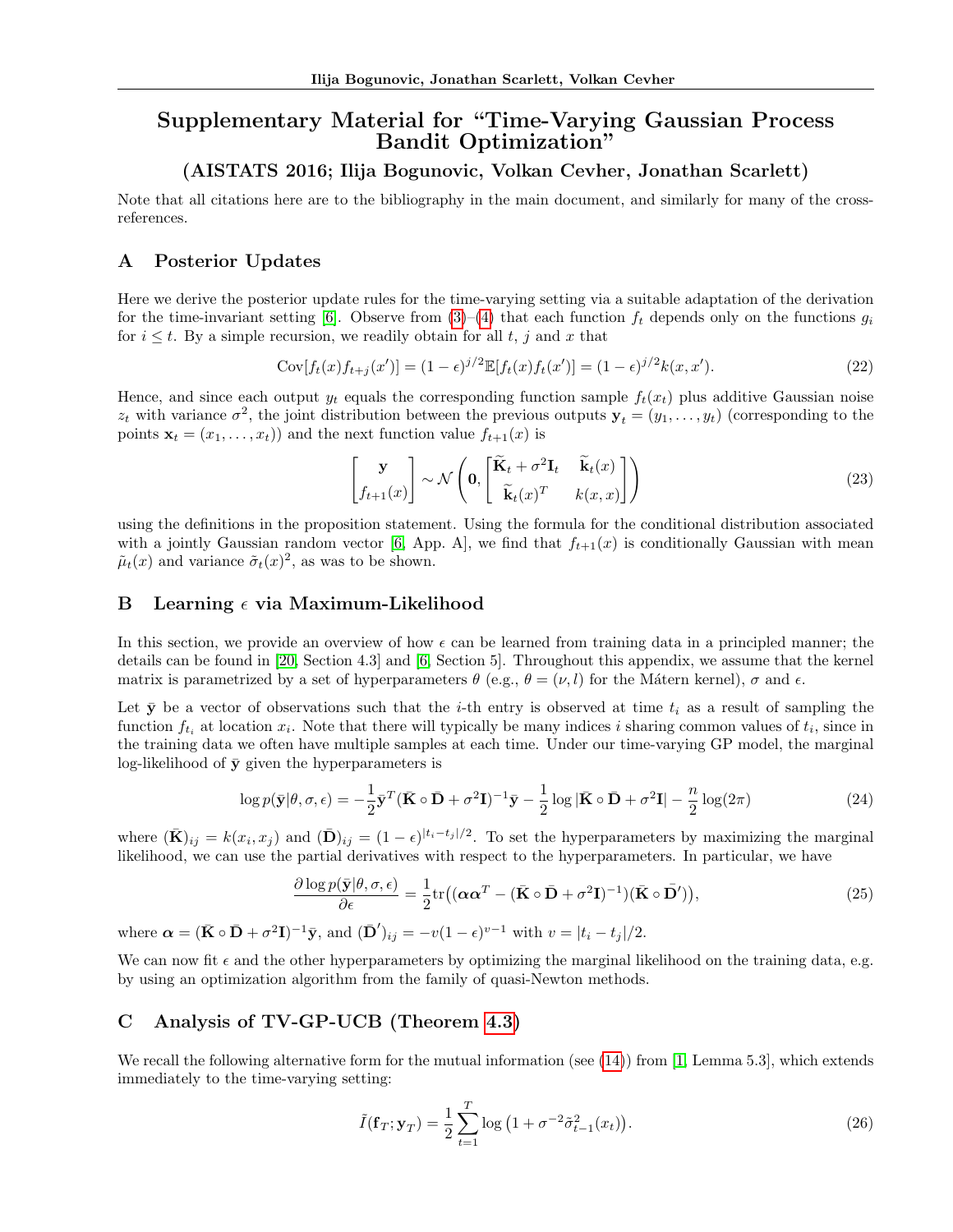#### C.1 Proof of  $(20)$

The initial steps of the proof follow similar ideas to [\[1\]](#page-8-0), but with suitable modifications to handle the fact that we have a different function  $f_t$  at each time instant. A key difficulty is in subsequently bounding the maximum mutual information in the presence of time variations, which is done in the following subsection.

We first fix a discretization  $D_t \subset D \subseteq [0, r]^d$  of size  $(\tau_t)^d$  satisfying

<span id="page-11-2"></span>
$$
||x - [x]_t||_1 \le r d/\tau_t, \quad \forall x \in D,
$$
\n
$$
(27)
$$

where  $[x]_t$  denotes the closest point in  $D_t$  to x. For example, a uniformly-spaced grid suffices to ensure that this holds.

We now fix a constant  $\delta > 0$  and an increasing sequence of positive constants  $\{\pi_t\}_{t=1}^{\infty}$  satisfying  $\sum_{t\geq 1} \pi_t^{-1} = 1$ (e.g.  $\pi_t = \pi^2 t^2/6$ ), and condition on three high-probability events:

1. We first claim that if  $\beta_t \geq 2 \log \frac{3\pi_t}{\delta}$  then the selected points  $\{x_t\}_{t=1}^T$  satisfy the confidence bounds

<span id="page-11-0"></span>
$$
|f_t(x_t) - \tilde{\mu}_{t-1}(x_t)| \leq \beta_t^{1/2} \tilde{\sigma}_{t-1}(x_t), \quad \forall t \tag{28}
$$

with probability at least  $1-\frac{\delta}{3}$ . To see this, we note that conditioned on the outputs  $(y_1, \ldots, y_{t-1})$ , the sampled points  $(x_1, \ldots, x_t)$  are deterministic, and  $f_t(x_t) \sim \mathcal{N}(\tilde{\mu}_{t-1}(x_t), \tilde{\sigma}_{t-1}^2(x_t))$ . An  $\mathcal{N}(\mu, \sigma^2)$  random variable is within  $\sqrt{\beta}\sigma$  of  $\mu$  with probability at least  $1 - e^{-\beta/2}$ , and hence our choice of  $\beta_t$  ensures that the event corresponding to time t in [\(28\)](#page-11-0) occurs with probability at least  $\frac{\delta}{3\pi t}$ . Taking the union bound over t establishes the claim.

2. By the same reasoning with an additional union bound over  $x \in D_t$ , if  $\beta_t \geq 2 \log \frac{3|D_t|\pi_t}{\delta}$ , then

<span id="page-11-3"></span><span id="page-11-1"></span>
$$
|f_t(x) - \tilde{\mu}_{t-1}(x)| \le \beta_t^{1/2} \tilde{\sigma}_{t-1}(x), \quad \forall t, x \in D_t
$$
\n
$$
(29)
$$

with probability at least  $1 - \frac{\delta}{3}$ .

3. Finally, we claim that setting  $L_t = b \sqrt{\log(3da\pi_t/\delta)}$  yields

$$
|f_t(x) - f_t(x')| \le L_t \|x - x'\|_1, \quad \forall t, x \in D, x' \in D
$$
\n(30)

with probability at least  $1-\frac{\delta}{3}$ . To see this, we note that by the assumption in [\(10\)](#page-3-4) and the union bound over  $j = 1, \ldots, d$ , the event corresponding to time t in [\(30\)](#page-11-1) holds with probability at least  $1 - dae^{-L_t^2/b^2} = \frac{\delta}{3\pi t}$ . Taking the union bound over t establishes the claim.

Again applying the union bound, all three of [\(28\)](#page-11-0)–[\(30\)](#page-11-1) hold with probability at least  $1 - \delta$ . We henceforth condition on each of them occurring.

Combining  $(27)$  with  $(30)$  yields for all x that

$$
|f_t(x) - f_t([x]_t)| \le L_t r d/\tau_t \tag{31}
$$

<span id="page-11-4"></span>
$$
= b\sqrt{\log(3da\pi_t/\delta)}rd/\tau_t,
$$
\n(32)

and hence choosing  $\tau_t = rdbt^2 \sqrt{\log(2da\pi_t/\delta)}$  yields

$$
|f_t(x) - f_t([x]_t)| \le 1/t^2. \tag{33}
$$

Note that this choice of  $\tau_t$  yields  $|D_t| = (\tau_t)^d = (rdbt^2\sqrt{\log(3da\tau_t/\delta)})^d$ . In order to satisfy both lower bounds on  $\beta_t$  stated before [\(28\)](#page-11-0) and [\(29\)](#page-11-3), it suffices to take higher of the two (i.e., the second), yielding

$$
\beta_t = 2\log(3\pi_t/\delta) + 2d\log(rdbt^2\sqrt{\log(3da\pi_t/\delta)}). \tag{34}
$$

This coincides with [\(19\)](#page-4-6) upon setting  $\pi_t = \pi^2 t^2/6$ .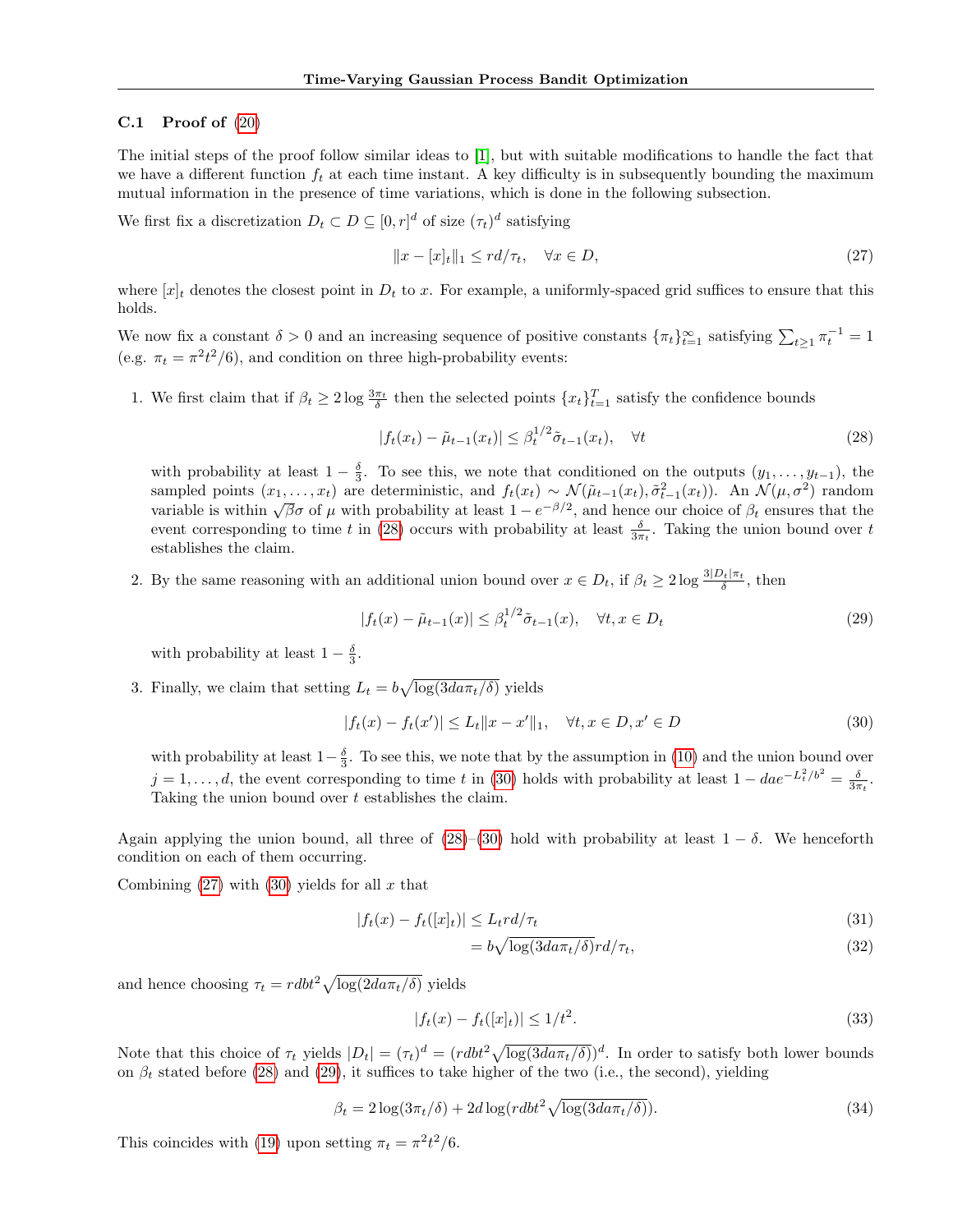<span id="page-12-1"></span>Substituting [\(33\)](#page-11-4) into [\(29\)](#page-11-3) and applying the triangle inequality, we find the maximizing point  $x_t^*$  at time t satisfies

$$
|f_t(x_t^*) - \tilde{\mu}_{t-1}([x_t^*]_t)| \leq \beta_t^{1/2} \tilde{\sigma}_{t-1}([x_t^*]_t) + 1/t^2.
$$
\n(35)

Thus, we can bound the instantaneous regret as follows:

$$
r_t = f_t(x_t^*) - f_t(x_t)
$$
\n(36)

$$
\leq \tilde{\mu}_{t-1}([x_t^*]_t) + \beta_t^{1/2} \tilde{\sigma}_{t-1}([x_t^*]_t) + 1/t^2 - f_t(x_t)
$$
\n(37)

$$
\leq \tilde{\mu}_{t-1}(x_t) + \beta_t^{1/2} \tilde{\sigma}_{t-1}(x_t) + 1/t^2 - f_t(x_t)
$$
\n(38)

$$
\leq 2\beta_t^{1/2}\tilde{\sigma}_{t-1}(x_t) + 1/t^2,\tag{39}
$$

where in [\(37\)](#page-12-0) we used [\(35\)](#page-12-1), [\(38\)](#page-12-2) follows since the function  $\tilde{\mu}_{t-1}(x) + \beta_t^{1/2} \tilde{\sigma}_{t-1}(x)$  is maximized at  $x_t$  by the definition of the algorithm, and [\(39\)](#page-12-3) follows from [\(28\)](#page-11-0).

Finally, we bound the cumulative regret as

$$
R_T = \sum_{t=1}^T r_t \le \sum_{t=1}^T \left( 2\beta_t^{1/2} \tilde{\sigma}_{t-1}(x_t) + 1/t^2 \right)
$$
\n(40)

<span id="page-12-9"></span><span id="page-12-3"></span><span id="page-12-2"></span><span id="page-12-0"></span>
$$
\leq \sqrt{T \sum_{t=1}^{T} 4\beta_t \tilde{\sigma}_{t-1}^2(x_t)} + 2 \tag{41}
$$

<span id="page-12-6"></span><span id="page-12-5"></span><span id="page-12-4"></span>
$$
\leq \sqrt{C_1 T \beta_T \tilde{\gamma}_T} + 2,\tag{42}
$$

where [\(41\)](#page-12-4) follows using  $\sum_{t=1}^{\infty} 1/t^2 = \pi^2/6 \le 2$  the fact that  $||z||_1 \le \sqrt{T} ||z||_2$  for any vector  $z \in \mathbb{R}^T$ . Equation [\(42\)](#page-12-5) is proved using following steps from [\[1,](#page-8-0) Lemma 5.4], which we include for completeness:

$$
\sum_{t=1}^{T} 4\beta_t \tilde{\sigma}_{t-1}^2(x_t) \le 4\beta_T \sigma^2 \sum_{t=1}^{T} \sigma^{-2} \tilde{\sigma}_{t-1}^2(x_t)
$$
\n(43)

<span id="page-12-7"></span>
$$
\leq 4\beta_T \sigma^2 \sum_{t=1}^T C_2 \log \left( 1 + \sigma^{-2} \tilde{\sigma}_{t-1}^2(x_t) \right) \tag{44}
$$

<span id="page-12-8"></span>
$$
\leq C_1 \beta_T \tilde{\gamma}_T,\tag{45}
$$

where [\(43\)](#page-12-6) follows since  $\beta_t$  is increasing in T, [\(44\)](#page-12-7) holds with  $C_2 = \sigma^{-2}/\log(1+\sigma^{-2})$  using the identity  $z^2 \le C_2 \log(1+z^2)$  for  $z^2 \in [0,\sigma^{-2}]$  (note also that  $\sigma^{-2}\tilde{\sigma}_{t-1}^2(\mathbf{x}_t) \le \sigma^{-2}k(\mathbf{x}_t,\mathbf{x}_t) \le \sigma^{-2}$ ), and [\(45\)](#page-12-8) follows from the definitions of  $C_1$  and  $\tilde{\gamma}_T$ , along with the alternative form for the mutual information in [\(26\)](#page-10-1).

#### $C.2$  Proof of  $(21)$

It remains to show that

$$
\tilde{\gamma}_T \le \left(\frac{T}{\tilde{N}} + 1\right) \left(\gamma_{\tilde{N}} + \tilde{N}^3 \epsilon\right) \tag{46}
$$

under the definitions in [\(14\)](#page-4-7)–[\(15\)](#page-4-8). Recall that  $\mathbf{x}_T = (x_1, \ldots, x_T)$  are the points of interest,  $\mathbf{f}_T =$  $(f_1(x_1),..., f_T(x_T))$  are the corresponding function values, and  $\mathbf{y}_T = (y_1,..., y_T)$  contains the corresponding noisy observations with  $y_i = f_i(x_i) + z_i$ .

At a high level, we bound the mutual information with time variations in terms of the corresponding quantity for the time-invariant case [\[1\]](#page-8-0) by splitting the time steps  $\{1,\ldots,T\}$  into  $\frac{T}{\tilde{N}}$  blocks of length  $\tilde{N}$ , such that within each block the function  $f_i$  does not vary significantly. We assume for the time being that  $T/\tilde{N}$  is an integer, and then handle the general case.

Using the chain rule for mutual information and the fact that the noise sequence  $\{z_i\}$  is independent, we have [\[25,](#page-9-0) Lemma 7.9.2]

$$
\tilde{I}(\mathbf{f}_T; \mathbf{y}_T) \le \sum_{i=1}^{T/\tilde{N}} \tilde{I}(\mathbf{f}_{\tilde{N}}^{(i)}; \mathbf{y}_{\tilde{N}}^{(i)}),\tag{47}
$$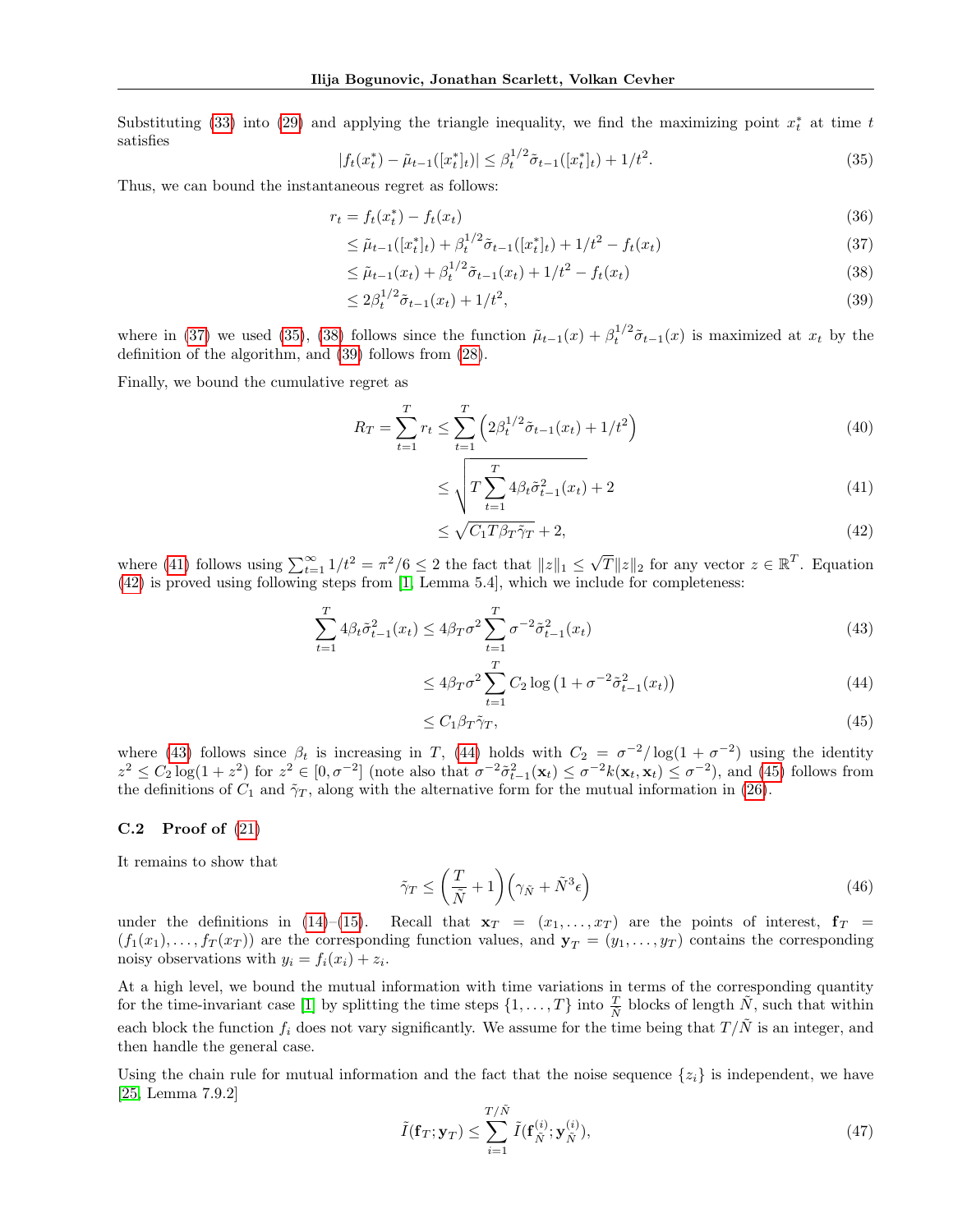where  $\mathbf{y}_{\tilde{N}}^{(i)} = (y_{\tilde{N}(i-1)+1}, \ldots, y_{\tilde{N}i})$  contains the measurements in the *i*-th block, and  $\mathbf{f}_{\tilde{N}}^{(i)}$  $\stackrel{\left(i\right)}{\tilde{N}}$  is defined analogously. Maximizing both sides over  $(x_1, \ldots, x_T, w)$  we obtain

<span id="page-13-6"></span>
$$
\tilde{\gamma}_T \le \frac{T}{\tilde{N}} \tilde{\gamma}_{\tilde{N}}.\tag{48}
$$

We are left to bound  $\tilde{\gamma}_{\tilde{N}}$ . To this end, we write the relevant covariance matrix as

$$
\widetilde{\mathbf{K}}_{\tilde{N}} = \mathbf{K}_{\tilde{N}} \circ \mathbf{D}_{\tilde{N}} = \mathbf{K}_{\tilde{N}} + \mathbf{A}_{\tilde{N}},\tag{49}
$$

where

$$
\mathbf{A}_{\tilde{N}} := \mathbf{K}_{\tilde{N}} \circ \mathbf{D}_{\tilde{N}} - \mathbf{K}_{\tilde{N}} \tag{50}
$$

<span id="page-13-7"></span>
$$
= \mathbf{K}_{\tilde{N}} \circ (\mathbf{D}_{\tilde{N}} - \mathbf{1}_{\tilde{N}}) \tag{51}
$$

and  $\mathbf{1}_{\tilde{N}}$  is the  $\tilde{N} \times \tilde{N}$  matrix of ones. Observe that the  $(i, j)$ -th entry of  $\mathbf{D}_{\tilde{N}} - \mathbf{1}_{\tilde{N}}$  has absolute value  $1 - (1 - \epsilon)^{\frac{|i - j|}{2}}$ , which is upper bounded for all  $\epsilon \in [0,1]$  by  $\epsilon \neq j$ .<sup>[4](#page-13-0)</sup> Hence, and using the fact that each entry of  $\mathbf{K}_{\tilde{N}}$  lies in the range [0, 1], we obtain the following bound on the Frobenius norm:

$$
\|\mathbf{A}_{\tilde{N}}\|_{F}^{2} \le \sum_{i,j} (i-j)^{2} \epsilon^{2}
$$
\n(52)

$$
=\frac{1}{6}\tilde{N}^2(\tilde{N}^2-1)\epsilon^2\tag{53}
$$

<span id="page-13-2"></span><span id="page-13-1"></span>
$$
\leq \tilde{N}^4 \epsilon^2,\tag{54}
$$

where [\(53\)](#page-13-1) is a standard double summation formula. We will use this inequality to bound  $\tilde{\gamma}_N$  via Mirsky's theorem, which is given as follows.

 $\leq$ 

**Lemma C.1.** (Mirsky's theorem [\[26,](#page-9-1) Cor. 7.4.9.3]) For any matrices  $U_{\tilde{N}}$  and  $V_{\tilde{N}}$ , and any unitarily invariant norm  $\|\cdot\|$ , we have

$$
\|\mathrm{diag}(\lambda_1(\mathbf{U}_{\tilde{N}}),\ldots,\lambda_{\tilde{N}}(\mathbf{U}_{\tilde{N}})) - \mathrm{diag}(\lambda_1(\mathbf{V}_{\tilde{N}}),\ldots,\lambda_{\tilde{N}}(\mathbf{V}_{\tilde{N}}))\| \le \|\mathbf{U}_{\tilde{N}} - \mathbf{V}_{\tilde{N}}\|,\tag{55}
$$

where  $\lambda_i(\cdot)$  is the *i*-th largest eigenvalue.

Using this lemma with  $\mathbf{U}_{\tilde{N}} = \mathbf{K}_{\tilde{N}} + \mathbf{A}_{\tilde{N}}$ ,  $\mathbf{V}_{\tilde{N}} = \mathbf{K}_{\tilde{N}}$ , and  $||| \cdot ||| = || \cdot ||_F$ , and making use of [\(54\)](#page-13-2), we find that  $\lambda_i(\mathbf{K}_{\tilde{N}}+\mathbf{A}_{\tilde{N}})=\lambda_i(\mathbf{K}_{\tilde{N}})+\Delta_i$  for some  $\{\Delta_i\}_{i=1}^{\tilde{N}}$  satisfying  $\sum_{i=1}^{\tilde{N}}\Delta_i^2\leq \tilde{N}^4\epsilon^2$ . We thus have

$$
\tilde{\gamma}_{\tilde{N}} = \sum_{i=1}^{\tilde{N}} \log \left( 1 + \lambda_i (\mathbf{K}_{\tilde{N}} + \mathbf{A}_{\tilde{N}}) \right) \tag{56}
$$

$$
=\sum_{i=1}^{\tilde{N}}\log\left(1+\lambda_i(\mathbf{K}_{\tilde{N}})+\Delta_i\right)
$$
\n(57)

<span id="page-13-3"></span>
$$
\leq \gamma_{\tilde{N}} + \sum_{i=1}^{\tilde{N}} \log(1 + \Delta_i) \tag{58}
$$

<span id="page-13-4"></span>
$$
\leq \gamma_{\tilde{N}} + \tilde{N} \log(1 + \tilde{N}^2 \epsilon) \tag{59}
$$

<span id="page-13-5"></span>
$$
\leq \gamma_{\tilde{N}} + \tilde{N}^3 \epsilon,\tag{60}
$$

where [\(58\)](#page-13-3) follows from the inequality  $\log(1 + a + b) \leq \log(1 + a) + \log(1 + b)$  for non-negative a and b (and the definition in [\(12\)](#page-3-6)), [\(59\)](#page-13-4) follows since a simple analysis of the optimality conditions of

maximize 
$$
\sum_{i=1}^{\tilde{N}} \log(1 + \Delta_i)
$$
 subject to  $\sum_{i=1}^{\tilde{N}} \Delta_i^2 \le \tilde{N}^4 \epsilon^2$  (61)

<span id="page-13-0"></span><sup>&</sup>lt;sup>4</sup>For  $|i - j| \geq 2$ , this follows since the function of interest is concave, passes through the origin, and has derivative  $\frac{|i-j|}{2} \leq |i-j|$  there. For  $k=1$ , the statement follows by observing that equality holds for  $\epsilon \in \{0,1\}$ , and noting that the function of interest is convex.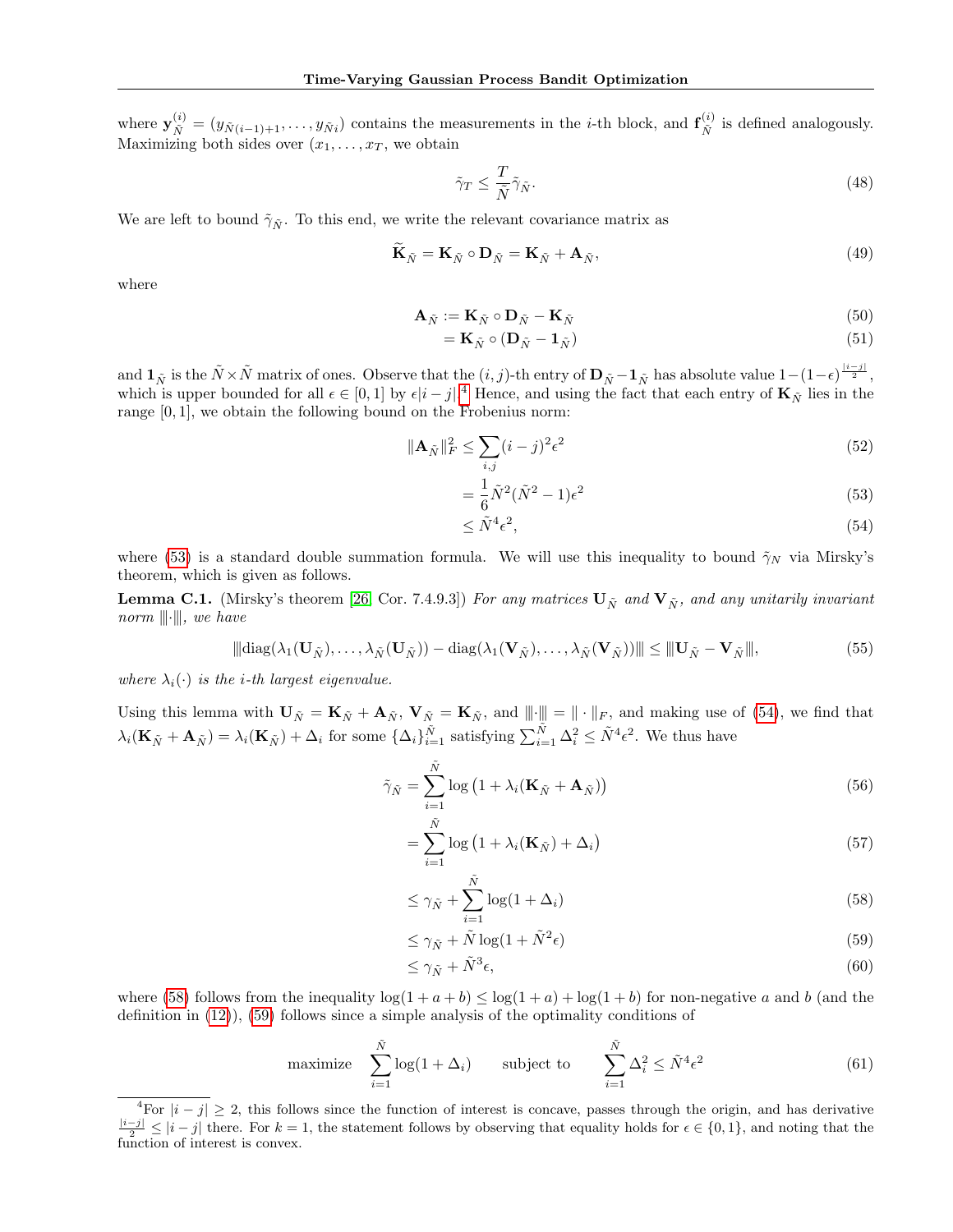reveals that the maximum is achieved when all of the  $\Delta_i$  are equal to  $\tilde{N}^2 \epsilon$ , and [\(60\)](#page-13-5) follows from the inequality  $log(1 + a) \leq a$ .

Recalling that we are considering the case that  $T/\tilde{N}$  is an integer, we obtain [\(21\)](#page-4-2) by combining [\(48\)](#page-13-6) and [\(60\)](#page-13-5). In the general case, we simply use the fact that  $\tilde{\gamma}_T$  is increasing in T by definition, hence leading to the addition of one in [\(21\)](#page-4-2).

### D Analysis of R-GP-UCB (Theorem [4.2\)](#page-4-1)

Parts of the proof of Theorem [4.2](#page-4-1) overlap with that of Theorem [4.3;](#page-4-4) we focus primarily on the key differences. First, overloading the notation from the TV-GP-UCB analysis, we let  $\tilde{\mu}_t(x)$  and  $\tilde{\sigma}_t(x)$  be defined as in [\(7\)](#page-3-0)–[\(8\)](#page-3-1), but using only the samples since the previous reset in the R-GP-UCB algorithm, and similarly for  $\mathbf{k}_t$ ,  $\mathbf{k}_t$ ,  $\mathbf{d}_t$ , and so on. Thus, for example, the dimension of  $\mathbf{k}_t$  is at most the length N between resets, and the entries of  $\mathbf{D}_t$  are no smaller than  $(1 - \epsilon)^{N/2}$ . Note that the time-invariant counterparts  $\mu_t(x)$  and  $\sigma_t(x)$  (computed using **k** and K in place of  $\hat{k}$  and  $\hat{K}$ ) are used in the algorithm, thus creating a mismatch that must be properly handled.

Recall the definitions of the discretization  $D_t$  (whose cardinality is again set to  $\tau_t^d$  for some  $\tau_t$ ), the corresponding quantization function  $[x]_t$ , and the constants  $\pi_t$ . We now condition on four (rather than three) high probability events:

• Setting  $\beta_t = 2 \log \frac{4|D_t|\pi_t}{\delta}$ , the same arguments as those leading to  $(28)-(29)$  $(28)-(29)$  reveal that

<span id="page-14-2"></span><span id="page-14-1"></span>
$$
|f_t(x_t) - \tilde{\mu}_{t-1}(x_t)| \leq \beta_t^{1/2} \tilde{\sigma}_{t-1}(x_t) \quad \forall t \geq 1
$$
\n
$$
(62)
$$

$$
|f_t(x) - \tilde{\mu}_{t-1}(x)| \le \beta_t^{1/2} \tilde{\sigma}_{t-1}(x) \quad \forall t \ge 1, x \in D_t
$$
\n
$$
(63)
$$

with probability at least  $1 - \frac{\delta}{2}$ . Note that in proving these claims we only condition on the observations since the last reset, rather than all of the points since  $t = 1$ .

• Using the same argument as [\(30\)](#page-11-1), the assumption in [\(10\)](#page-3-4) implies that

$$
\left|\frac{\partial f_t(x)}{\partial x^{(j)}}\right| \le L_t := b_1 \sqrt{\log \frac{4da_1\pi_t}{\delta}} \quad \forall t \ge 1, x \in D, j \in \{1, \dots, d\}
$$
\n(64)

with probability at least  $1 - \frac{\delta}{4}$ .

• We claim that the assumption in [\(9\)](#page-3-3) similarly implies that

<span id="page-14-0"></span>
$$
|y_t| \le \tilde{L}_t := (2 + b_0) \sqrt{\log \frac{4(1 + a_0)\pi_t}{\delta}} \quad \forall t \ge 1, x \in D
$$
\n
$$
(65)
$$

with probability at least  $1 - \frac{\delta}{4}$ . To see this, we first note that Pr  $(|z_t| \le L) \le e^{-L^2/2}$  since  $z_t \sim \mathcal{N}(0, 1)$ , and by a standard bound on the standard normal tail probability. Combining this with [\(9\)](#page-3-3) and noting that  $|y_t| \leq |f_t(x_t)| + |z_t|$ , we find that Pr  $(|y_t| > 2L)$  is upper bounded by  $e^{-L^2/2} + a_0 e^{-(L/b_0)^2}$ , which in turn is upper bounded by  $(1 + a_0)e^{-(L/(2+b_0))^2}$ . Choosing  $L = \tilde{L}_t/2$  and applying the union bound and some simple manipulations, we obtain [\(65\)](#page-14-0).

By the union bound, all four of [\(62\)](#page-14-1)–[\(65\)](#page-14-0) hold with probability at least  $1 - \delta$ . As in the TV-GP-UCB proof, we set  $\tau_t = r dt^2 L_t$ , thus ensuring that  $|f_t(x) - f_t([x]_t)| \leq \frac{1}{t^2}$  for all  $x \in D$ . Defining

<span id="page-14-3"></span>
$$
\Delta_t^{(\mu)} := \sup_{x \in D} |\tilde{\mu}_t(x) - \mu_t(x)| \tag{66}
$$

<span id="page-14-4"></span>
$$
\Delta_t^{(\sigma)} := \sup_{x \in D} |\tilde{\sigma}_t(x) - \sigma_t(x)| \tag{67}
$$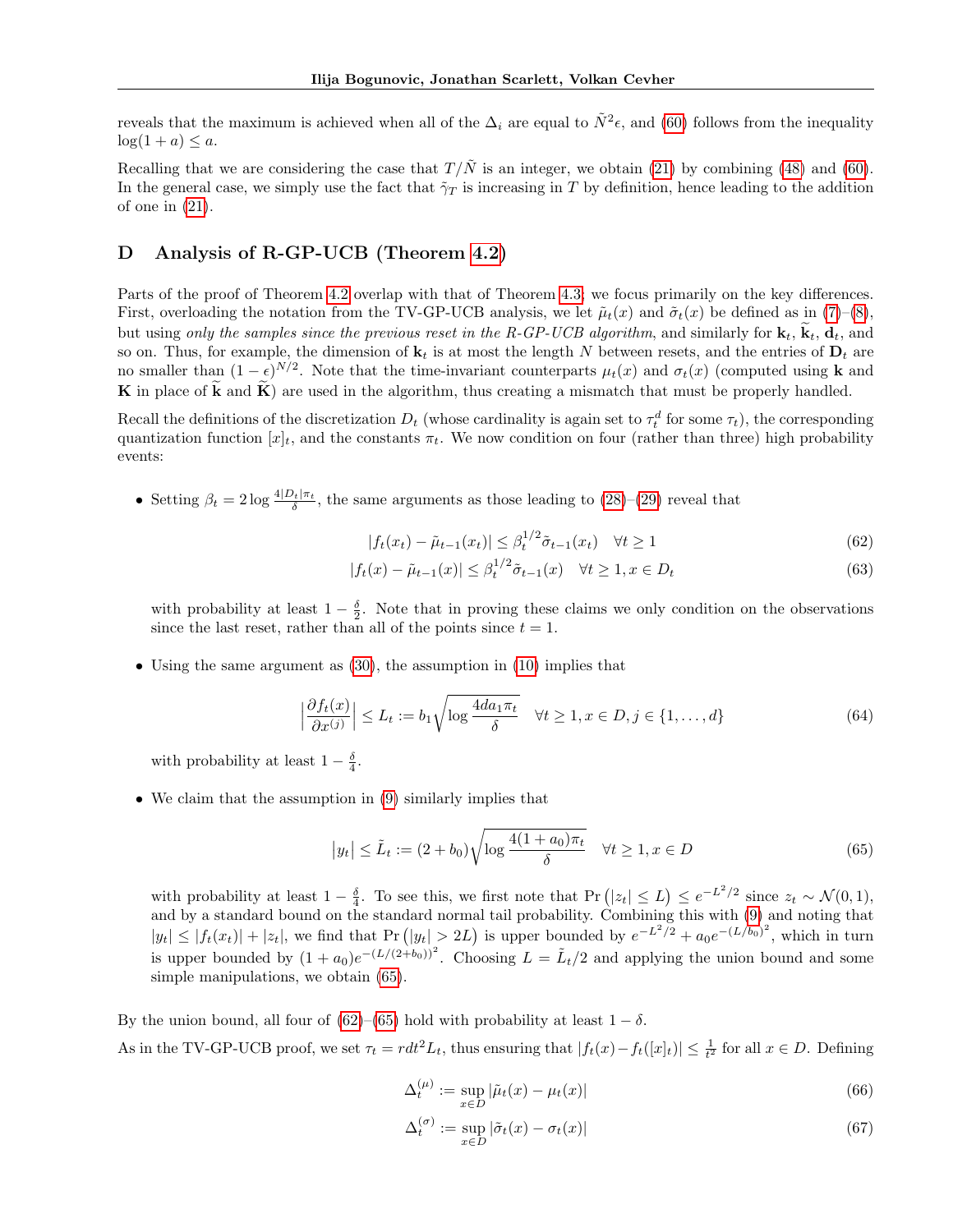to be the maximal errors between the true and the mismatched posterior updates, we have the following:

$$
r_t = f_t(x_t^*) - f_t(x_t) \tag{68}
$$

$$
\leq f_t([x_t^*]_t) - f_t(x_t) + \frac{1}{t^2} \tag{69}
$$

<span id="page-15-1"></span><span id="page-15-0"></span>
$$
\leq \tilde{\mu}_{t-1}([x_t^*]_t) + \beta_t^{1/2} \tilde{\sigma}_{t-1}([x_t^*]_t) - \tilde{\mu}_{t-1}(x_t) + \beta_t^{1/2} \tilde{\sigma}_{t-1}(x_t) + \frac{1}{t^2} \tag{70}
$$

$$
\leq \mu_{t-1}([x_t^*]_t) + \beta_t^{1/2} \sigma_{t-1}([x_t^*]_t) - \mu_{t-1}(x_t) + \beta_t^{1/2} \sigma_{t-1}(x_t) + 2\Delta_t^{(\mu)} + 2\beta_t^{1/2} \Delta_t^{(\sigma)} + \frac{1}{t^2}
$$
(71)

<span id="page-15-3"></span><span id="page-15-2"></span>
$$
\leq 2\beta_t^{1/2}\sigma_{t-1}(x_t) + 2\Delta_t^{(\mu)} + 2\beta_t^{1/2}\Delta_t^{(\sigma)} + \frac{1}{t^2},\tag{72}
$$

where [\(69\)](#page-15-0) follows in the same way as [\(37\)](#page-12-0), [\(70\)](#page-15-1) follows from [\(62\)](#page-14-1)–[\(63\)](#page-14-2), [\(71\)](#page-15-2) follows from the definitions in  $(66)$ – $(67)$ , and  $(72)$  follows from the choice of  $x_t$  in the algorithm.

The key remaining step is to characterize  $\Delta_t^{(\mu)}$  and  $\Delta_t^{(\sigma)}$ . Our findings are summarized in the following lemma. **Lemma D.1.** Conditioned on the event in [\(65\)](#page-14-0), we have  $\Delta_t^{(\mu)} \leq (\sigma^{-2}+\sigma^{-4})N^3\epsilon \tilde{L}_t$  and  $\Delta_t^{(\sigma)} \leq (3\sigma^{-2}+\sigma^{-4})N^3\epsilon$ almost surely.

This lemma implies Theorem [4.2](#page-4-1) upon substitution into [\(72\)](#page-15-3), setting  $\pi_t = \pi^2 t^2/6$ , and following the steps from [\(40\)](#page-12-9) onwards. In the remainder of the section, we prove the lemma. The claims on  $\Delta_t^{(\mu)}$  and  $\Delta_t^{(\sigma)}$  are proved similarly; we focus primarily on the latter since it is the (slightly) more difficult of the two.

The subsequent analysis applies for arbitrary values of t and x, so we use the shorthands  $\mathbf{k} := \mathbf{k}_t(x)$ ,  $\mathbf{K} := \mathbf{K}_t(x)$ ,  $\mathbf{k} := \mathbf{k}_t(x)$ ,  $\mathbf{K} := \mathbf{K}_t$  and  $\mathbf{I} := \mathbf{I}_t$ . We first use the definition in [\(8\)](#page-3-1) and the triangle inequality to write

$$
|\tilde{\sigma}_t(x)^2 - \sigma_t(x)^2|
$$
  
=  $|\tilde{\mathbf{k}}^T(\tilde{\mathbf{K}} + \sigma^2 \mathbf{I})^{-1}\tilde{\mathbf{k}} - \mathbf{k}^T(\mathbf{K} + \sigma^2 \mathbf{I})^{-1}\mathbf{k}|$  (73)

$$
= |\widetilde{\mathbf{k}}^T(\widetilde{\mathbf{K}} + \sigma^2 \mathbf{I})^{-1} \widetilde{\mathbf{k}} - \mathbf{k}^T (\mathbf{K} + \sigma^2 \mathbf{I})^{-1} \mathbf{k}|
$$
\n
$$
< |\widetilde{\mathbf{k}}^T(\widetilde{\mathbf{K}} + \sigma^2 \mathbf{I})^{-1} \widetilde{\mathbf{k}} - \widetilde{\mathbf{k}}^T (\mathbf{K} + \sigma^2 \mathbf{I})^{-1} \widetilde{\mathbf{k}}| + |\widetilde{\mathbf{k}}^T (\mathbf{K} + \sigma^2 \mathbf{I})^{-1} \widetilde{\mathbf{k}} - \mathbf{k}^T (\mathbf{K} + \sigma^2 \mathbf{I})^{-1} \mathbf{k}|
$$
\n(73)

$$
\leq |\widetilde{\mathbf{k}}^T(\widetilde{\mathbf{K}} + \sigma^2 \mathbf{I})^{-1}\widetilde{\mathbf{k}} - \widetilde{\mathbf{k}}^T(\mathbf{K} + \sigma^2 \mathbf{I})^{-1}\widetilde{\mathbf{k}}| + |\widetilde{\mathbf{k}}^T(\mathbf{K} + \sigma^2 \mathbf{I})^{-1}\widetilde{\mathbf{k}} - \mathbf{k}^T(\mathbf{K} + \sigma^2 \mathbf{I})^{-1}\mathbf{k}| \tag{74}
$$

$$
:= T_1 + T_2. \tag{75}
$$

We proceed by bounding  $T_1$  and  $T_2$  separately, starting with the latter.

Set  $\mathbf{M} := (\mathbf{K} + \sigma^2 \mathbf{I})^{-1}$  for brevity. By expanding the quadratic function  $(\mathbf{\tilde{k}} - \mathbf{k})^T \mathbf{M} (\mathbf{\tilde{k}} - \mathbf{k})^T$ , grouping the terms appearing in  $T_2$ , and applying the triangle inequality, we obtain

<span id="page-15-6"></span>
$$
T_2 \le 2|\mathbf{k}^T \mathbf{M}(\widetilde{\mathbf{k}} - \mathbf{k})| + |(\widetilde{\mathbf{k}} - \mathbf{k})^T \mathbf{M}(\widetilde{\mathbf{k}} - \mathbf{k})|.
$$
 (76)

We upper bound each of these terms of the form  $\mathbf{a}^T \mathbf{M} \mathbf{b}$  by  $\|\mathbf{a}\|_2 \|\mathbf{M}\|_{2\to 2} \|\mathbf{b}\|_2$ , where  $\|\mathbf{M}\|_{2\to 2}$  is the spectral norm. By definition,  $\lambda$  is an eigenvalue of **K** if and only if  $\frac{1}{\lambda+\sigma^2}$  is an eigenvalue of **M**; since **K** is positive semi-definite, it follows that  $||\mathbf{M}||_{2\to 2} \leq \frac{1}{\sigma^2}$ . We also have  $||\mathbf{k}||_2^2 \leq N$  since the entries of **k** lies in [0, 1], and  $\|\tilde{\mathbf{k}} - \mathbf{k}\|^2_2 \leq N^3 \epsilon^2$  since the absolute values of the entries of  $\tilde{\mathbf{k}} - \mathbf{k}$  are upper bounded by  $N \epsilon$  by the argument following [\(51\)](#page-13-7). Combining these, we obtain

<span id="page-15-5"></span>
$$
T_2 \le 2\sigma^{-2}N^2\epsilon + \sigma^{-2}N^3\epsilon^2. \tag{77}
$$

To bound  $T_1$ , we use the following inequality for positive definite matrices  $\mathbf{U}, \mathbf{V}$  and any unitarily invariant norm  $|||\cdot|||$  [\[27,](#page-9-2) Lemma X.1.4]:

$$
\| |(\mathbf{U} + \mathbf{I})^{-1} - (\mathbf{U} + \mathbf{V} + \mathbf{I})^{-1} \| | \le \| |\mathbf{I} - (\mathbf{V} + \mathbf{I})^{-1} \| |.
$$
 (78)

<span id="page-15-4"></span>Specializing to the spectral norm, multiplying through by  $\frac{1}{\sigma^2}$ , and choosing  $\mathbf{U} = \frac{1}{\sigma^2} \mathbf{K}$  and  $\mathbf{V} = \frac{1}{\sigma^2} (\widetilde{\mathbf{K}} - \mathbf{K})$ , we obtain

$$
\left\| \left( \mathbf{K} + \sigma^2 \mathbf{I} \right)^{-1} - \left( \widetilde{\mathbf{K}} + \sigma^2 \mathbf{I} \right)^{-1} \right\|_{2 \to 2} \le \left\| \sigma^{-2} \mathbf{I} - \left( \widetilde{\mathbf{K}} - \mathbf{K} + \sigma^2 \mathbf{I} \right)^{-1} \right\|_{2 \to 2}.
$$
 (79)

Next,  $\lambda$  is an eigenvalue of  $\tilde{\mathbf{K}} - \mathbf{K}$  if and only if  $\sigma^{-2} - \frac{1}{\lambda + \sigma^2}$  is an eigenvalue of  $\sigma^{-2}\mathbf{I} - (\tilde{\mathbf{K}} - \mathbf{K} + \sigma^2\mathbf{I})^{-1}$ . Writing  $\sigma^{-2} - \frac{1}{\lambda + \sigma^2} = \sigma^{-2} \left( 1 - \frac{1}{\lambda/\sigma^2 + 1} \right) \leq \sigma^{-4} \lambda$ , it follows that the right-hand side of [\(79\)](#page-15-4) is upper bounded by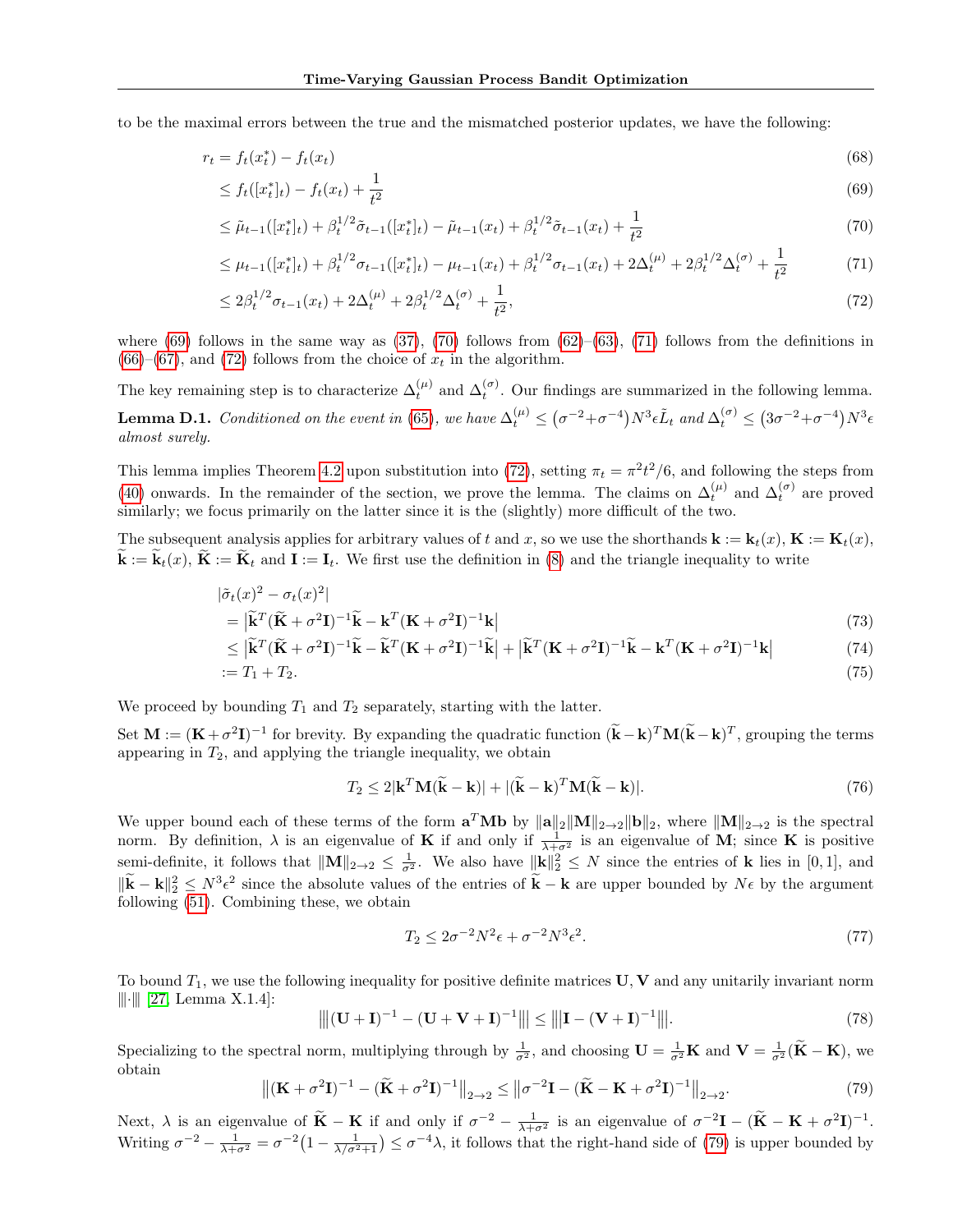$\sigma^{-4}$  $\|\tilde{\mathbf{K}} - \mathbf{K}\|_{2\to 2}$ . Using [\(54\)](#page-13-2) (observe that  $\mathbf{A}_N = \tilde{\mathbf{K}} - \mathbf{K}$ ) and the fact that the spectral norm is upper bounded by the Frobenius norm, we obtain  $\|\tilde{\mathbf{K}} - \mathbf{K}\|_{2 \to 2} \leq N^2 \epsilon$ . Substituting into [\(79\)](#page-15-4), we conclude that the matrix  $\mathbf{M}' := (\mathbf{K} + \sigma^2 \mathbf{I})^{-1} - (\widetilde{\mathbf{K}} + \sigma^2 \mathbf{I})^{-1}$  has a spectral norm which is upper bounded by  $\sigma^{-4} N^2 \epsilon$ . Finally,  $T_1$  can be written as  $\widetilde{\mathbf{k}}^T \mathbf{M}' \widetilde{\mathbf{k}}$ , and since  $\|\widetilde{\mathbf{k}}\|_2^2 \leq N$  (since each entry of  $\widetilde{\mathbf{k}}$  lies in [0, 1]), we obtain

<span id="page-16-0"></span>
$$
T_1 \le \sigma^{-4} N^3 \epsilon. \tag{80}
$$

Combining [\(77\)](#page-15-5) and [\(80\)](#page-16-0) and crudely writing  $N^2 \epsilon \leq N^3 \epsilon$  and  $N^3 \epsilon^2 \leq N^3 \epsilon$ , we obtain

$$
|\tilde{\sigma}_t(x)^2 - \sigma_t(x)^2| \le (3\sigma^{-2} + \sigma^{-4})N^3\epsilon,
$$
\n
$$
(81)
$$

and hence, applying the inequality  $(a - b)^2 \leq |a^2 - b^2|$ , we obtain

$$
\Delta_t^{(\sigma)} \le \sqrt{\left(3\sigma^{-2} + \sigma^{-4}\right)N^3\epsilon}.\tag{82}
$$

To characterize  $\Delta_t^{(\mu)}$ , we write the following analog of [\(74\)](#page-15-6):

$$
|\tilde{\mu}_t(x)|^2 - \mu_t(x)^2|
$$
  
\n
$$
\leq |\tilde{\mathbf{k}}^T(\tilde{\mathbf{K}} + \sigma^2 \mathbf{I})^{-1} \mathbf{y} - \tilde{\mathbf{k}}^T(\mathbf{K} + \sigma^2 \mathbf{I})^{-1} \mathbf{y}| + |\tilde{\mathbf{k}}^T(\mathbf{K} + \sigma^2 \mathbf{I})^{-1} \mathbf{y} - \mathbf{k}^T(\mathbf{K} + \sigma^2 \mathbf{I})^{-1} \mathbf{y}|
$$
\n(83)  
\n:= T\_1 + T\_2.

Following the same arguments as those above, and noting from [\(65\)](#page-14-0) that  $\|\mathbf{y}\|_2^2 \le N\tilde{L}_N^2$ , we obtain

$$
T_1 \le \sigma^{-2} N^2 \epsilon \tilde{L}_N \tag{85}
$$

$$
T_2 \le \sigma^{-4} N^3 \epsilon \tilde{L}_N,\tag{86}
$$

and hence

$$
\Delta_t^{(\mu)} \le (\sigma^{-2} + \sigma^{-4}) N^3 \epsilon \tilde{L}_N. \tag{87}
$$

# E Applications to Specific Kernels (Corollary [4.1\)](#page-5-1)

Throughout this section, we let  $\mathcal{I}_T(z)$  denote the integer in  $\{1,\ldots,T\}$  which is closest to  $z \in \mathbb{R}$ . We focus primarily on the proof for TV-GP-UCB, since the proof for R-GP-UCB is essentially identical.

We begin with the squared exponential kernel. From [\[1,](#page-8-0) Thm. 5], we have  $\gamma_{\tilde{N}} = \mathcal{O}(d \log \tilde{N}) = \tilde{\mathcal{O}}(1)$ , and we thus obtain

$$
\left(\frac{T}{\tilde{N}}+1\right)\left(\gamma_{\tilde{N}}+N^3\epsilon\right) = \tilde{\mathcal{O}}\left(\left(\frac{T}{\tilde{N}}+1\right)(1+\tilde{N}^3\epsilon)\right). \tag{88}
$$

Setting  $\tilde{N} = \mathcal{I}_T(\epsilon^{-1/3})$ , we find that this behaves as  $\tilde{\mathcal{O}}(T\epsilon^{1/3})$  when  $\epsilon \ge \frac{1}{T^3}$ , and as  $\tilde{\mathcal{O}}(1)$  when  $\epsilon < \frac{1}{T^3}$  (and hence  $\tilde{N} = T$ . Substitution into Theorem [4.3](#page-4-4) yields the desired result.

For the Matérn kernel, we have from [\[1,](#page-8-0) Thm. 5] that  $\gamma_{\tilde{N}} = \mathcal{O}(\tilde{N}^c \log \tilde{N}) = \tilde{\mathcal{O}}(\tilde{N}^c)$  with  $c = \frac{d(d+1)}{2\nu + d(d+1)}$ , and we thus obtain

$$
\left(\frac{T}{\tilde{N}}+1\right)\left(\gamma_{\tilde{N}}+\tilde{N}^3\epsilon\right) = \tilde{\mathcal{O}}\left(\left(\frac{T}{\tilde{N}}+1\right)(\tilde{N}^c+\tilde{N}^3\epsilon)\right). \tag{89}
$$

Setting  $\tilde{N} = \mathcal{I}_T(\epsilon^{-\frac{1}{3-c}})$ , we find that this behaves as  $\tilde{\mathcal{O}}(T\epsilon^{\frac{1-c}{3-c}})$  when  $\epsilon \ge \frac{1}{T^{3-c}}$ , and as  $\tilde{\mathcal{O}}(T^c)$  when  $\epsilon < \frac{1}{T^{3-c}}$ (and hence  $\tilde{N} = T$ ). Substitution into Theorem [4.3](#page-4-4) yields the desired result.

For R-GP-UCB, the arguments are analogous using Theorem [4.2](#page-4-1) in place of Theorem [4.3,](#page-4-4) with  $N$  playing the role of  $\tilde{N}$ . We set  $N = \mathcal{I}_T(\epsilon^{-1/4})$  for the squared exponential kernel and  $N = \mathcal{I}_T(\epsilon^{-\frac{1}{4-c}})$  for the Matérn kernel.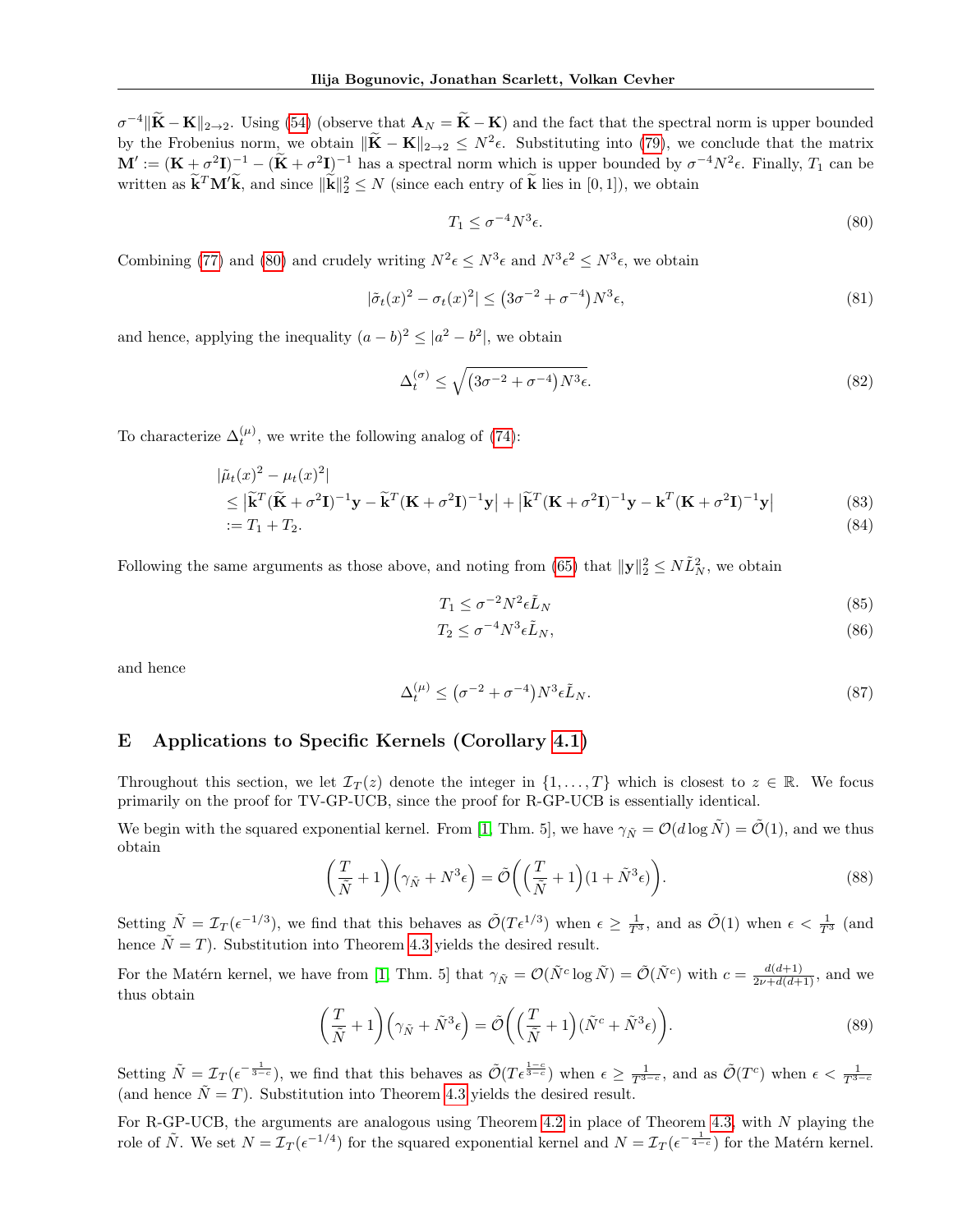## F Lower Bound (Theorem [4.1\)](#page-4-0)

We obtain a lower bound on the regret of *any* algorithm by considering the optimal algorithm for a genie-aided setting. Specifically, suppose that at time t, the entire function  $f_{t-1}$  is known perfectly. We claim that the optimal strategy, in the sense of minimizing the expected regret, is to choose  $x_t$  to be any maximizer of  $f_{t-1}$ . This can be seen by noting that minimizing the regret  $r_t = f_t(x_t^*) - f_t(x_t)$  is equivalent to maximizing the function value  $f_t(x_t)$ , since  $f_t(x_t^*)$  is unaffected by the choice of  $x_t$ . Then, conditioned on the entire function  $f_{t-1}$ , the next value  $f_t(x)$  is distributed as  $\mathcal{N}(\sqrt{1-t}f_{t-1}(x), \epsilon)$ , and clearly the optimal strategy is to choose the point that maximizes the mean.

We proceed by lower bounding the regret incurred by such a scheme. Recall that for each t, both  $f_t$  and  $g_t$  are distributed as  $\mathcal{GP}(0, k)$ . Thus, [\(10\)](#page-3-4) and [\(11\)](#page-3-5) hold for all such functions.

We let  $\nabla f$  denote the gradient vector of a function f, and let  $\nabla^2 f$  denote the Hessian matrix. For the time being, we condition on the previous function  $f_{t-1}$ , the selected point  $x_t$  (i.e., the maximizer of  $f_{t-1}$ ) and the innovation function  $g_t$  satisfying the following events for some positive constants L and  $\eta$ :

<span id="page-17-3"></span>
$$
\mathcal{A}_1 := \left\{ \left| \frac{\partial^2 f_{t-1}(x)}{\partial x^{(j_1)} \partial x^{(j_2)}} \right| \le L, \quad \forall j_1, j_2, x \right\} \tag{90}
$$

$$
\mathcal{A}_2 := \left\{ \left| \frac{\partial^2 g_t(x)}{\partial x^{(j_1)} \partial x^{(j_2)}} \right| \le L, \quad \forall j_1, j_2, x \right\} \tag{91}
$$

<span id="page-17-5"></span><span id="page-17-4"></span>
$$
\mathcal{A}_3 := \left\{ \frac{\sqrt{\epsilon} \left| \frac{\partial g_t(x)}{\partial x^{(j)}} \right|}{2L\sqrt{d}} \le \eta, \quad \forall j \right\} \tag{92}
$$

<span id="page-17-2"></span><span id="page-17-0"></span>
$$
\mathcal{A}_4 := \{d(x_t, B) \ge \eta\},\tag{93}
$$

where  $d(x_t, B) := \min_{x \in B} ||x_t - x||_2$  is the distance of  $x_t$  to the closest point on the boundary B of the compact domain D. Observe that for any fixed  $\eta$ ,  $Pr[\mathcal{A}_i]$  can be made arbitrarily close to one for  $i = 1, 2, 3$  by choosing L sufficiently large. Moreover, we have  $Pr[\mathcal{A}_4] > 0$  for sufficiently small  $\eta$ , since otherwise the maximum of  $f \sim \mathcal{GP}(0, k)$  would be on the boundary of the domain D with probability one. Applying the union bound, we conclude that the event  $A := A_1 \cap A_2 \cap A_3 \cap A_4$  occurs with strictly positive probability for suitable chosen  $\eta$ and L.

We fix an arbitrary vector v with  $||v||_2 = 1$  and a constant  $\delta > 0$ , and note that the regret  $r_t$  at time t an be lower bounded as follows provided that  $x_t + v\delta \in D$ :

$$
r_t = \max_x f_t(x) - f_t(x_t) \tag{94}
$$

$$
\geq f_t(x_t + v\delta) - f_t(x_t) \tag{95}
$$

$$
= \sqrt{1 - \epsilon} \big(f_{t-1}(x_t + v\delta) - f_{t-1}(x_t)\big) + \sqrt{\epsilon} \big(g_t(x_t + v\delta) - g_t(x_t)\big) \tag{96}
$$

$$
= \sqrt{1 - \epsilon} \frac{1}{2} \delta^2 v^T \left[ \nabla^2 f_{t-1} (x_t + v \delta_f) \right] v + \sqrt{\epsilon} \left( \delta v^T \nabla g_t (x_t) + \frac{1}{2} \delta^2 v^T \left[ \nabla^2 g_t (x_t + v \delta_g) \right] v \right), \tag{97}
$$

where [\(96\)](#page-17-0) follows by substituting the update equations in [\(3\)](#page-1-1)–[\(4\)](#page-1-2), and [\(97\)](#page-17-1) holds for some  $\delta_f \in [0, \delta]$  and  $\delta_q \in [0,\delta]$  by a second-order Taylor expansion; note that  $\nabla f_{t-1}(x_t) = 0$  since  $x_t$  maximizes  $f_{t-1}$ , whose peak is away from the boundary of the domain by [\(93\)](#page-17-2).

We choose the unit vector v to have the same direction as  $\nabla g_t(x_t)$ , so that  $\delta v^T \nabla g_t(x_t) = \delta ||\nabla g_t(x_t)||_2$ . By [\(90\)](#page-17-3)–[\(91\)](#page-17-4), the entries of  $\nabla^2 f_{t-1}(x_t + v\delta_f)$  and  $\nabla^2 g_t(x_t + v\delta_g)$  are upper bounded by L, and thus a standard inequality between the entry-wise  $\ell_{\infty}$  norm and the spectral norm reveals that the latter is upper bounded by Ld. This, in turn, implies that  $v^T [\nabla^2 f_{t-1}(x_t + v \delta_f)] v$  and  $v^T [\nabla^2 g_t(x_t + v \delta_g)] v$  are upper bounded by Ld, and hence

<span id="page-17-1"></span>
$$
r_t \ge \sqrt{\epsilon}\delta \|\nabla g_t(x_t)\|_2 - \frac{1}{2}L d\delta^2 \left(\sqrt{1+\epsilon} + \sqrt{\epsilon}\right)
$$
\n(98)

$$
\geq \sqrt{\epsilon}\delta \|\nabla g_t(x_t)\|_2 - L d \delta^2,\tag{99}
$$

where we have used  $\sqrt{1+\epsilon}+\sqrt{\epsilon} \leq 2$ . By differentiating with respect to  $\delta$ , it is easily verified that the right-hand where we have used  $\sqrt{1 + c} \sqrt{\frac{C}{2L}}$ . By untertaining with respect to b, it is easily verticed that the right hand side is maximized by  $\delta = \frac{\sqrt{\epsilon} ||\nabla g_t(x_t)||_2}{2Ld}$ . This choice is seen to be valid (i.e., it yields  $x_t$